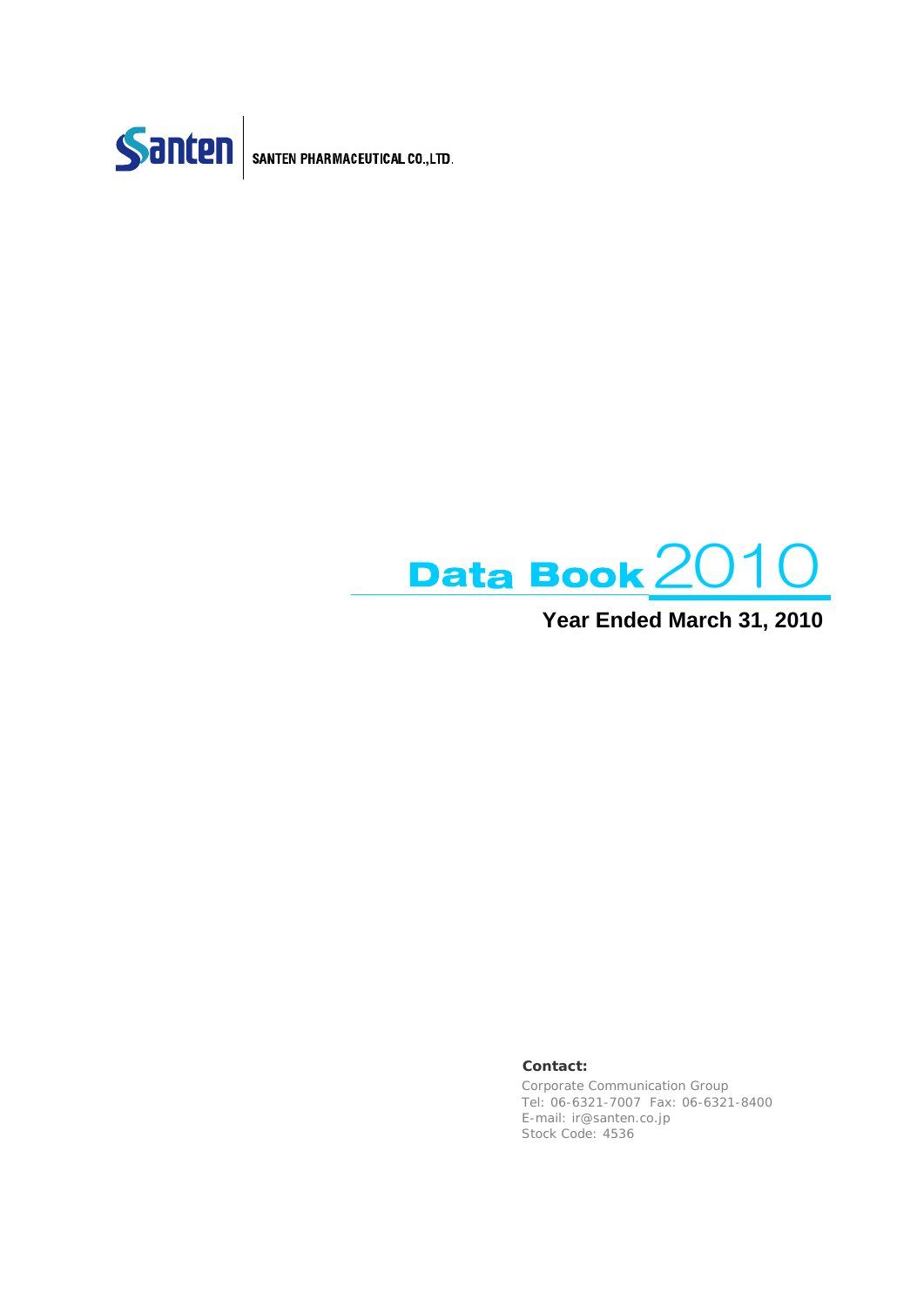

| <b>Financial highlights</b>     |                                                              | $\overline{2}$ |
|---------------------------------|--------------------------------------------------------------|----------------|
|                                 | Consolidated financial summary                               | $\overline{2}$ |
|                                 | Consolidated balance sheets summary                          | $\overline{c}$ |
|                                 | Consolidated financial indexes                               | $\overline{2}$ |
|                                 | Exchange rates                                               | $\overline{c}$ |
| <b>Consolidated information</b> |                                                              | 4              |
|                                 | Consolidated income statements                               | 4              |
|                                 | Income statements details                                    | 5              |
|                                 | Major Selling, general and administrative expenses           | 5              |
|                                 | Major Non-operating income and expenses                      | 5              |
|                                 | Major Extraordinary gain and loss                            | 5              |
|                                 | Sales details                                                | 6              |
|                                 | Sales of major prescription pharmaceuticals                  | 6              |
|                                 | Sales by division                                            | 8              |
|                                 | Breakdown by geographic segment                              | 9              |
|                                 | Breakdown by geographic segment                              | 9              |
|                                 | Overseas sales                                               | 9              |
|                                 | Consolidated balance sheets                                  | 10             |
|                                 | Assets                                                       | 10             |
|                                 | Liabilities and net assets                                   | 11             |
|                                 | Consolidated statements of cash flows                        | 12             |
|                                 | Other consolidated information                               | 13             |
|                                 | R&D expenses                                                 | 13             |
|                                 | Capital expenditures                                         | 13             |
|                                 | Depreciation and amortization                                | 13             |
|                                 | Lease expenses                                               | 13             |
|                                 | Number of employees                                          | 13             |
| <b>Reference information</b>    |                                                              | 14             |
|                                 | Research & development                                       | 14             |
|                                 | Pipeline of prescription pharmaceuticals (Clinical studies)  | 14             |
|                                 | ■Changes from February 2, 2010                               | 15             |
|                                 | Pharmaceutical market in Japan                               | 16             |
|                                 | Revision of National Health Insurance (NHI) drug prices      | 16             |
|                                 | Market shares                                                | 16             |
|                                 | Market shares by therapeutic area - prescription ophthalmics | 16             |
|                                 | Stock information                                            | 17             |
|                                 | Stock price                                                  | 17             |
|                                 | Major shareholders                                           | 17             |
|                                 | Major stock information                                      | 17             |
|                                 | Breakdown of shareholding by number of shares                | 18             |
|                                 | Breakdown of shareholding by number of shareholders          | 18             |
|                                 | Consolidated subsidiaries                                    | 19             |
|                                 | News releases                                                | 20             |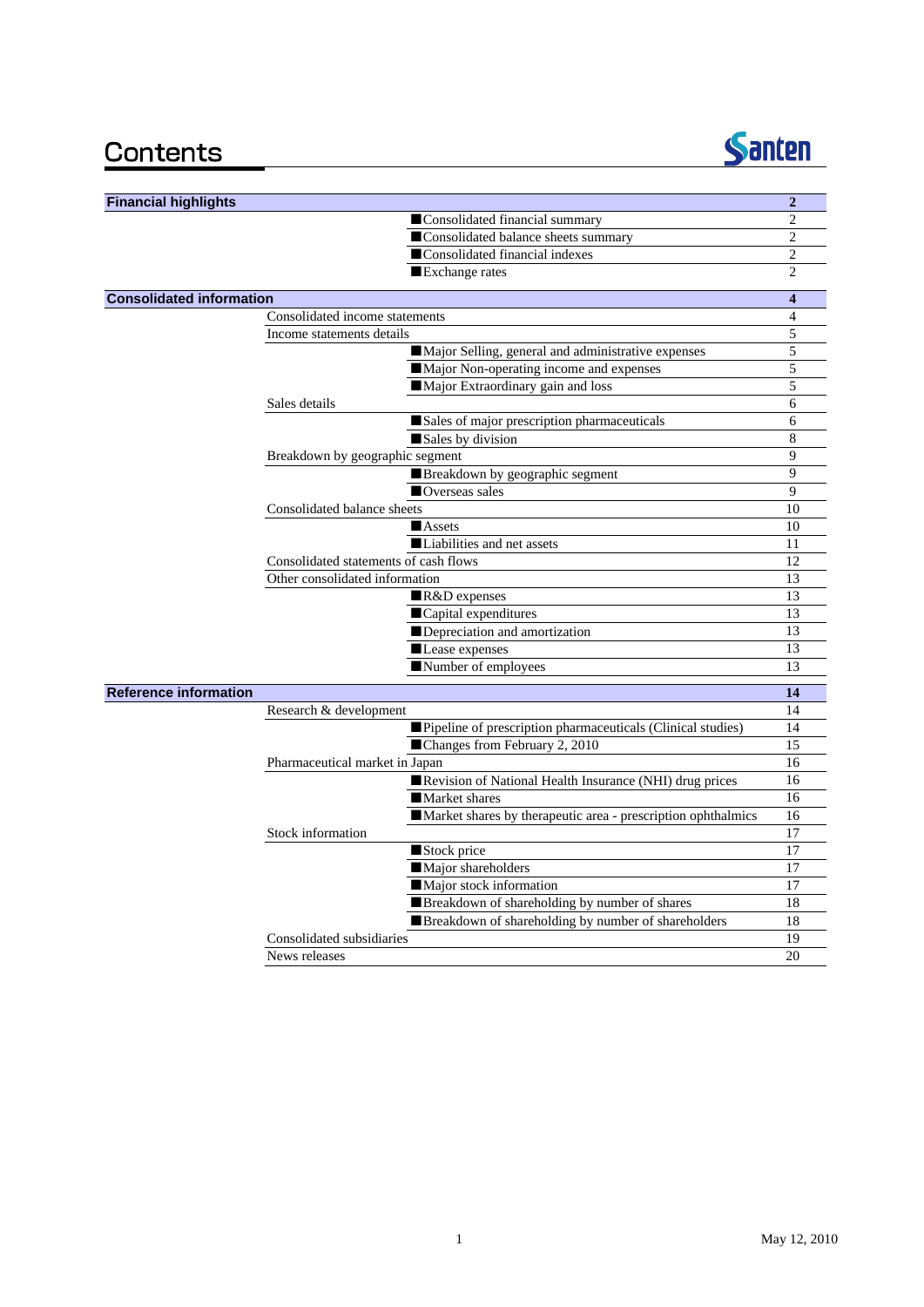### **Financial highlights**

| ■ Consolidated financial summary<br>(Millions of yen) |        |         |         |         |         |                       |                         |                       |  |  |
|-------------------------------------------------------|--------|---------|---------|---------|---------|-----------------------|-------------------------|-----------------------|--|--|
| Year ended March 31                                   | 2006   | 2007    | 2008    | 2009    | 2010    | % Change<br>2010/2009 | 2011<br><b>Forecast</b> | % Change<br>2011/2010 |  |  |
| Net sales                                             | 98,397 | 100.485 | 103.394 | 101.618 | 110,594 | 8.8                   | 108,500                 | $-1.9$                |  |  |
| Operating income                                      | 20,995 | 20.412  | 20,370  | 15.494  | 29,640  | 91.3                  | 26,300                  | $-11.3$               |  |  |
| Ordinary income                                       | 21,507 | 20,843  | 20,702  | 15,935  | 29,862  | 87.4                  | 27,000                  | $-9.6$                |  |  |
| Net income                                            | 13.022 | 13.147  | 12.650  | 10,123  | 18,722  | 84.9                  | 17.500                  | $-6.5$                |  |  |
| Dividends per share (yen)                             | 60     | 65      | 80      | 80      | 80      |                       | 80                      |                       |  |  |
| $DOE$ $(\%)$                                          | 4.4    | 4.4     | 5.4     | 5.4     | 5.2     |                       |                         |                       |  |  |

| ■ Consolidated balance sheets summary<br>(Millions of yen) |         |      |                                 |      |      |                       |  |
|------------------------------------------------------------|---------|------|---------------------------------|------|------|-----------------------|--|
| Year ended March 31                                        | 2006    | 2007 | 2008                            | 2009 | 2010 | % Change<br>2010/2009 |  |
| Total assets                                               | 150.458 |      | 159,098 156,547 151,012 166,878 |      |      | 10.5                  |  |

Net assets 118,637 128,645 127,118 125,368 137,603 9.8 Interest-bearing debts 5,614 5,446 5,278 699 617 -11.6

#### ■Consolidated financial indexes

| Year ended March 31                 | 2006     | 2007     | 2008     | 2009     | 2010     | % Change<br>2010/2009 | 2011<br><b>Forecast</b> | % Change<br>2011/2010 |
|-------------------------------------|----------|----------|----------|----------|----------|-----------------------|-------------------------|-----------------------|
| $EPS$ (yen)                         | 150.26   | 151.58   | 146.15   | 119.08   | 220.10   | 84.8                  | 205.72                  | $-6.5$                |
| BPS (yen)                           | 1.368.27 | 1.481.83 | 1.494.48 | 1,472.32 | 1.614.08 | 9.6                   |                         |                       |
| Debt equity ratio (times)           | 0.05     | 0.04     | 0.04     | 0.01     | 0.00     |                       |                         |                       |
| PER (times)                         | 18.8     | 20.0     | 15.9     | 23.0     | 12.7     |                       |                         |                       |
| PBR (times)                         | 2.07     | 2.04     | 1.56     | 1.86     | 1.74     |                       |                         |                       |
| $ROE$ $(\%)$                        | 11.5     | 10.6     | 9.9      | 8.0      | 14.3     |                       |                         |                       |
| $ROA$ $%$                           | 9.0      | 8.5      | 8.0      | 6.6      | 11.8     |                       |                         |                       |
| Equity ratio(%)                     | 78.9     | 80.8     | 81.1     | 82.9     | 82.3     |                       |                         |                       |
| * Free cash flows (millions of yen) | 18,772   | 11,404   | 12,316   | 8,896    | 24,795   | 178.7                 |                         |                       |
| * EBITDA (millions of ven)          | 25,258   | 25,890   | 25.172   | 20,098   | 32,084   | 59.6                  |                         |                       |

\*Free cash flows = (Cash flows from operating activities) - (Capital expenditures)

Not adjusting increase/decrease in trade receivables for fiscal years ending on holidays.

\*EBITDA = (Income before income taxes) + (Interest expense) + (Depreciation and amortization)

| ■Exchange rates          |        |        |        |        |        |                           |  |  |
|--------------------------|--------|--------|--------|--------|--------|---------------------------|--|--|
|                          | 2006.3 | 2007.3 | 2008.3 | 2009.3 | 2010.3 | 2011.3<br><b>Forecast</b> |  |  |
| Exchange rate: US dollar | 113.42 | 116.86 | 114.29 | 100.81 | 92.79  | 90.00                     |  |  |
| : Euro                   | 137.77 | 148.99 | 161.98 | 146.71 | 131.12 | 125.00                    |  |  |
| $:$ RMB                  |        |        |        | 14.86  | 13.70  | 13.30                     |  |  |

\*Forecasts in this report are based on the currently available information. Actual results may differ materially depending on a number of factors including adverse economic conditions etc.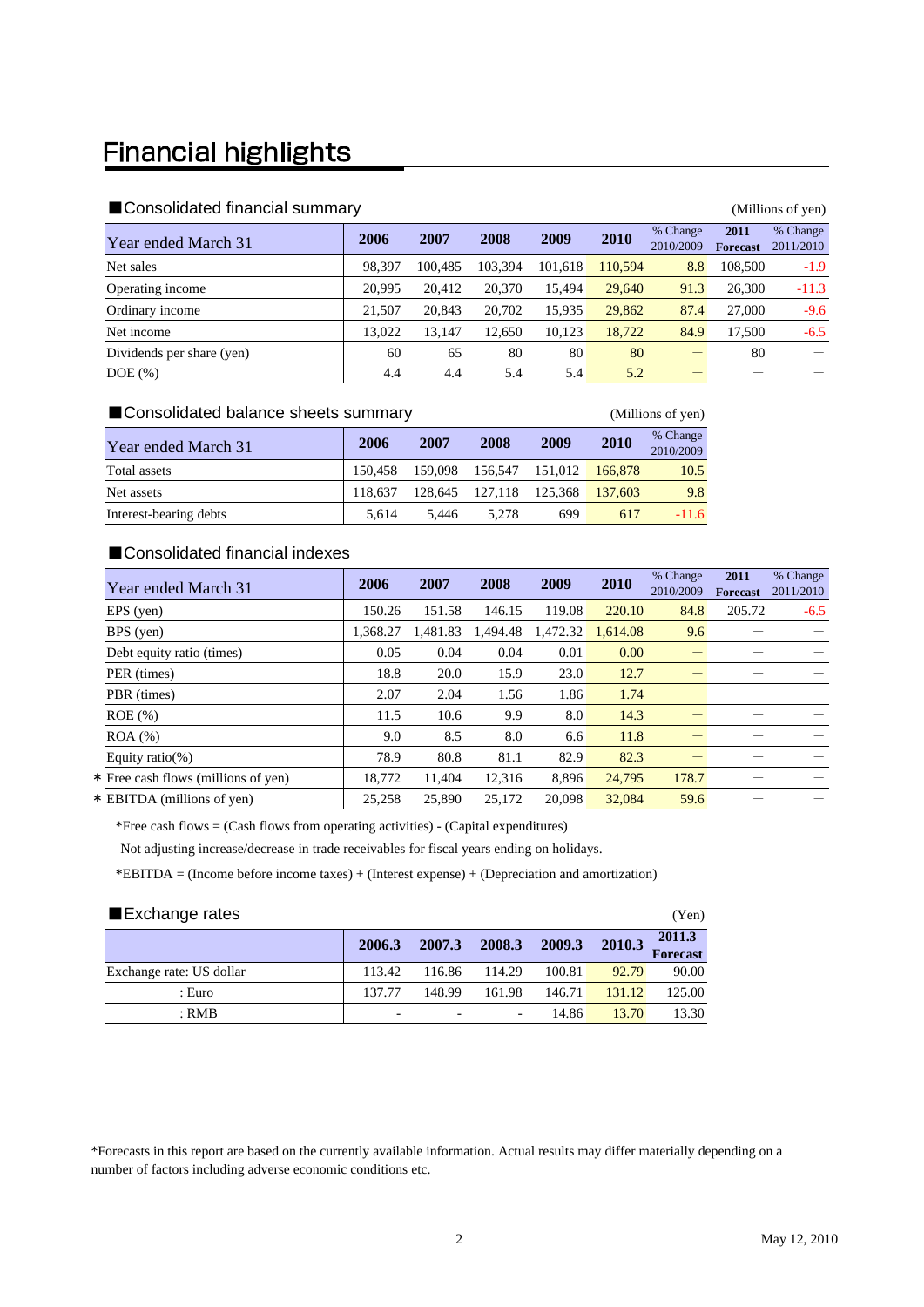

### $100,000$  — **Net sales (Millions of yen)** 80,000 85,000 90,000 95,000 105,000 2006 2007 2008 2009 2010















### ■Consolidated Financial summary (Graph)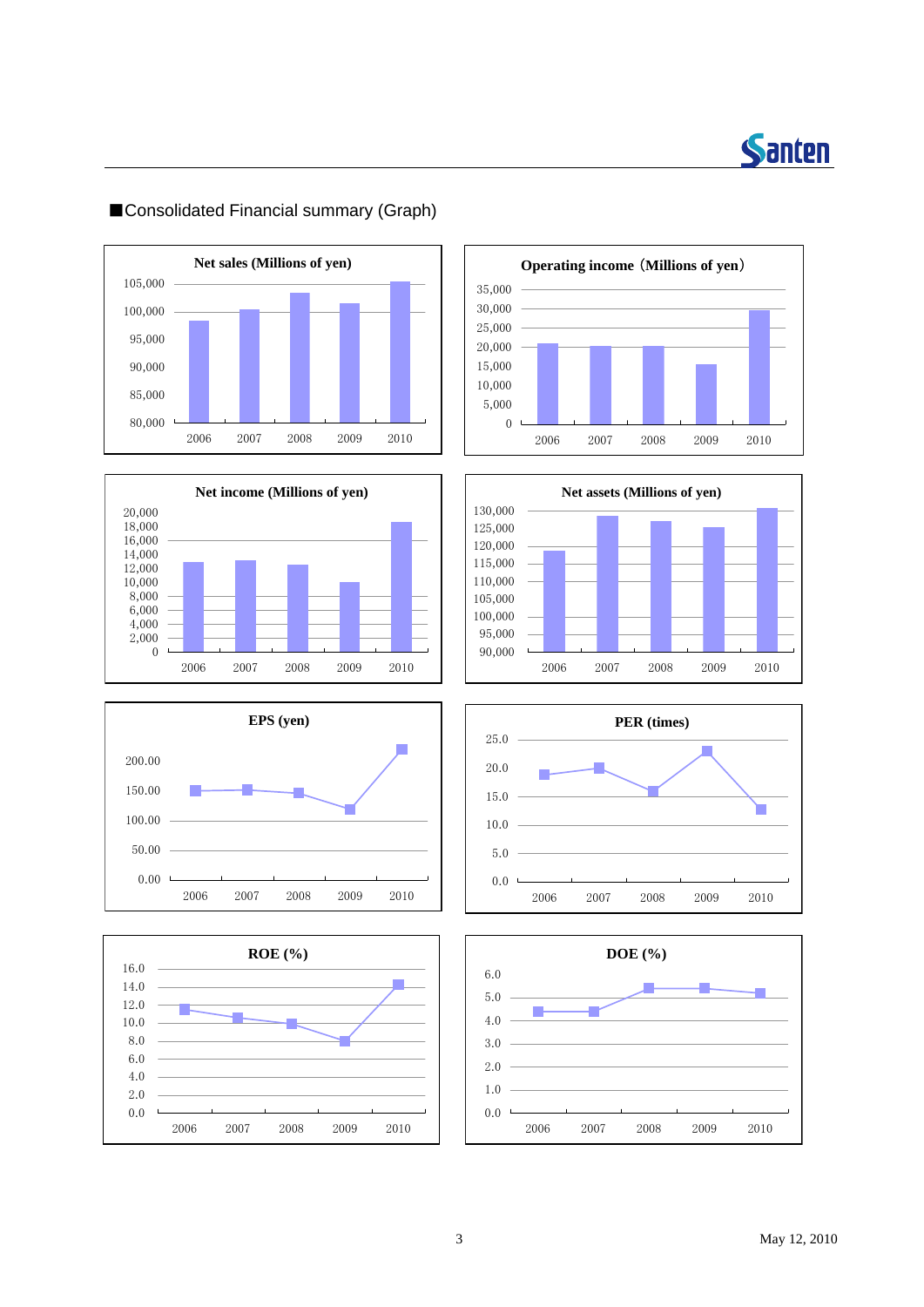# **Consolidated information**

|                                              |        |         |         |          |         | (Millions of yen)     |
|----------------------------------------------|--------|---------|---------|----------|---------|-----------------------|
| Year ended March 31                          | 2006   | 2007    | 2008    | 2009     | 2010    | % Change<br>2010/2009 |
| <b>Net sales</b>                             | 98,397 | 100,485 | 103,394 | 101,618  | 110,594 | 8.8                   |
| Cost of sales                                | 34,534 | 35,483  | 36,513  | 35,947   | 34,710  | $-3.4$                |
| (Percentage of net sales)                    | 35.1%  | 35.3%   | 35.3%   | 35.4%    | 31.4%   |                       |
| <b>Gross profit</b>                          | 63,863 | 65,001  | 66,880  | 65,671   | 75,884  | 15.6                  |
| (Percentage of net sales)                    | 64.9%  | 64.7%   | 64.7%   | 64.6%    | 68.6%   |                       |
| Selling, general and administrative expenses | 42,868 | 44,589  | 46,510  | 50,177   | 46,244  | $-7.8$                |
| (Percentage of net sales)                    | 43.6%  | 44.4%   | 45.0%   | 49.4%    | 41.8%   |                       |
| R&D expenses                                 | 13,971 | 13,663  | 12,941  | 18,457   | 14,123  | $-23.5$               |
| (Percentage of net sales)                    | 14.2%  | 13.6%   | 12.5%   | 18.2%    | 12.8%   |                       |
| <b>Operating income</b>                      | 20,995 | 20,412  | 20,370  | 15,494   | 29,640  | 91.3                  |
| (Percentage of net sales)                    | 21.3%  | 20.3%   | 19.7%   | 15.2%    | 26.8%   |                       |
| Non-operating income                         | 1,024  | 1,138   | 1,356   | 1,430    | 842     | $-41.1$               |
| Non-operating expenses                       | 511    | 707     | 1,024   | 989      | 620     | $-37.3$               |
| <b>Ordinary income</b>                       | 21,507 | 20,843  | 20,702  | 15,935   | 29,862  | 87.4                  |
| (Percentage of net sales)                    | 21.9%  | 20.7%   | 20.0%   | 15.7%    | 27.0%   |                       |
| Extraordinary gain                           | 53     | 250     | 237     | 18       | 74      | 304.7                 |
| <b>Extraordinary</b> loss                    | 1,219  | 55      | 457     | 129      | 1,327   | 923.3                 |
| Income before income taxes                   | 20,341 | 21,039  | 20,482  | 15,823   | 28,610  | 80.8                  |
| (Percentage of net sales)                    | 20.7%  | 20.9%   | 19.8%   | 15.6%    | 25.9%   |                       |
| Income taxes - current                       | 7.999  | 7.902   | 8,145   | 8,269    | 10.687  | 29.2                  |
| Income taxes - deferred                      | $-679$ | $-10$   | $-313$  | $-2,568$ | $-800$  | $-68.9$               |
| <b>Net income</b>                            | 13,022 | 13,147  | 12,650  | 10,123   | 18,722  | 84.9                  |
| (Percentage of net sales)                    | 13.2%  | 13.1%   | 12.2%   | 10.0%    | 16.9%   |                       |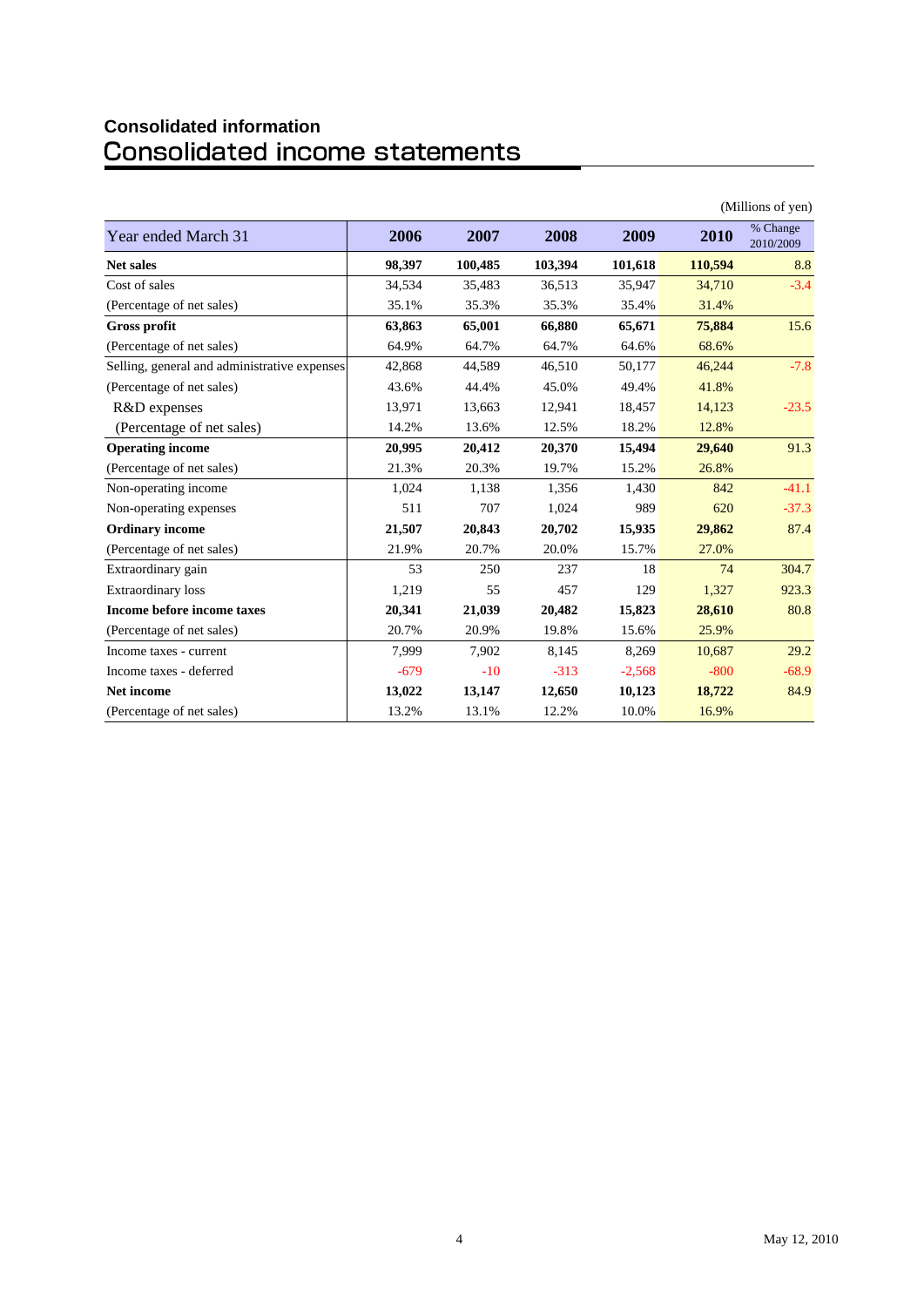

### **Santen**

#### ■Major Selling, general and administrative expenses (Millions of yen)

| ັ້                       |        |        |        |        |        |                       |
|--------------------------|--------|--------|--------|--------|--------|-----------------------|
| Year ended March 31      | 2006   | 2007   | 2008   | 2009   | 2010   | % Change<br>2010/2009 |
| Personnel expenses*      | 11,195 | 12,197 | 13,220 | 13.089 | 13,347 | 2.0                   |
| Sales promotion expenses | 3,662  | 3.944  | 4.184  | 4.084  | 4,172  | 2.2                   |
| Royalty expenses         | 2.058  | 2.203  | 2.211  | 2.116  | 2,497  | 18.0                  |
| Advertising expenses     | 1.623  | 1.807  | 2.671  | 1.878  | 1,637  | $-12.8$               |
| R&D expenses             | 13.971 | 13,663 | 12,941 | 18,457 | 14,123 | $-23.5$               |

\*Non-consolidated Basis. Not including that in R&D Division and Production Division.

#### ■Major Non-operating income and expenses (Millions of yen)

| Year ended March 31            | 2006 | 2007 | 2008 | 2009 | 2010 | % Change<br>2010/2009 |
|--------------------------------|------|------|------|------|------|-----------------------|
| Interest and dividend income   | 261  | 459  | 606  | 548  | 417  | $-23.9$               |
| Gain on insurance received     |      |      |      |      | 128  |                       |
| Interest expense               | 93   | 90   | 96   | 65   | 52   | $-19.1$               |
| Equity in losses of affiliates |      |      |      | 679  | 106  | $-84.4$               |

#### ■Major Extraordinary gain and loss (Millions of yen)

| Year ended March 31                        | 2006 | 2007 | 2008 | 2009 | 2010 |
|--------------------------------------------|------|------|------|------|------|
| Gain on sale of investment securities      |      | 237  |      |      | 74   |
| Loss on impairment of fixed assets         | 909  |      | 316  |      | 397  |
| Loss on sale of investment securities      |      |      |      | 37   | 197  |
| Loss on valuation of investment securities |      |      |      |      | 253  |
| Equity in losses of affiliates             |      |      |      |      | 457  |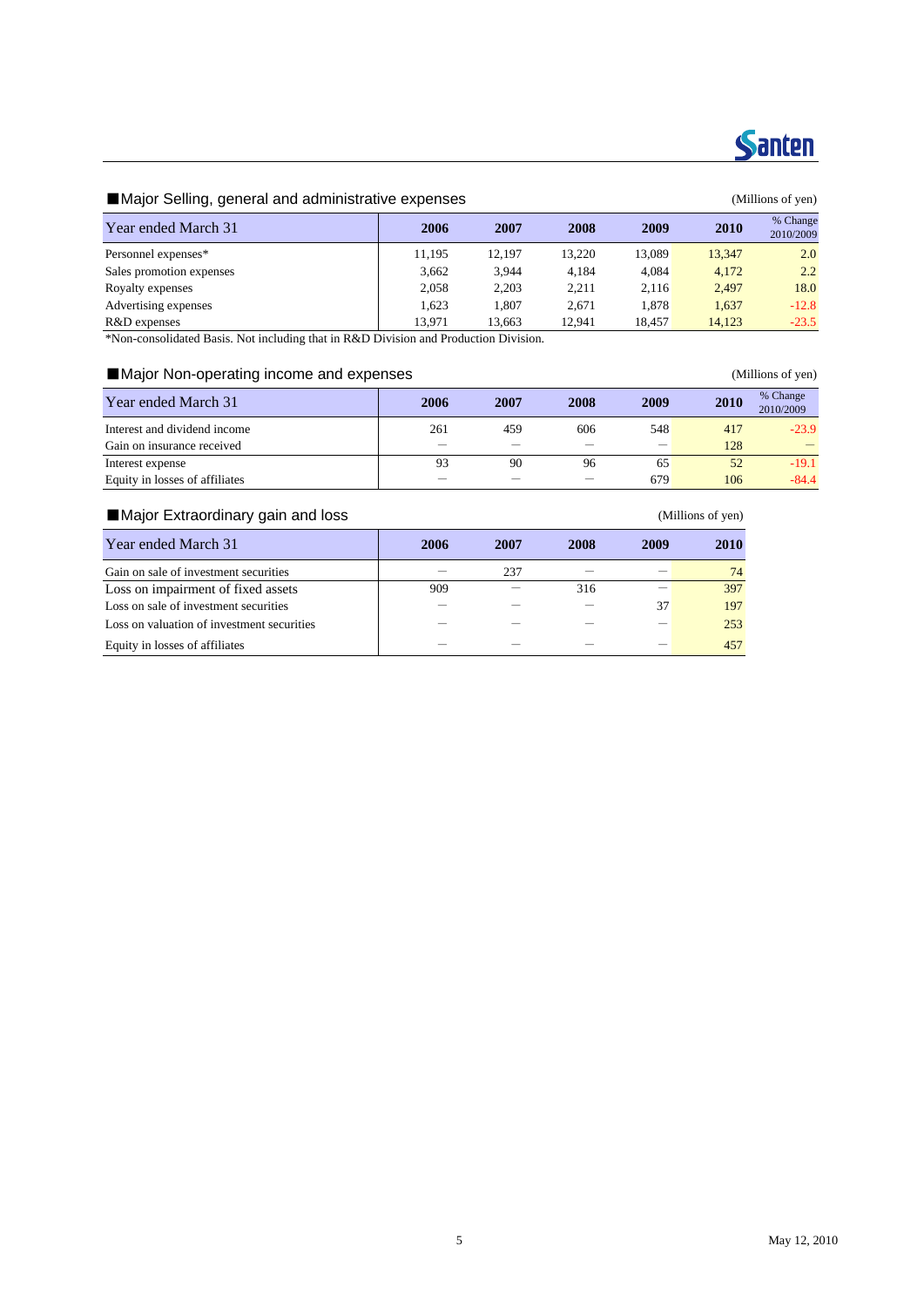### Sales details

#### ■Sales of major prescription pharmaceuticals

| <b>Therapeutic category</b> | <b>Generic name/formulation</b>            | <b>Brand name</b>    | <b>Region</b> | <b>Launched</b> |
|-----------------------------|--------------------------------------------|----------------------|---------------|-----------------|
| Bacterial conjunctivitis    | levofloxacin/ophthalmic solution           | Cravit               | Japan         | Apr- $00$       |
|                             | ofloxacin/ophthalmic solution              | <b>Tarivid</b>       | Japan         | Sep-87          |
|                             | tafluprost/opthalmic solution              | <b>Tapros</b>        | Japan         | $Dec-08$        |
|                             | timolol maleate/ophthalmic solution        | <b>Timoptol</b>      | Japan         | $Sep-81$        |
| Glaucoma                    | timotol maleate/                           | <b>Timoptol XE</b>   |               | <b>Nov-99</b>   |
|                             | long-acting ophthalmic solution            |                      | Japan         |                 |
|                             | bunazosin hydrochloride/opthalmic solution | <b>Detantol</b>      | Japan         | $Sep-01$        |
|                             | isopropyl unoprostone/opthalmic solution   | Rescula *            | Japan         | $Oct-94$        |
| Allergy                     | levocabastine hydrochloride/               | Livostin             |               | $Jan-01$        |
|                             | ophthalmic solution                        |                      | Japan         |                 |
| Corneal disease             | sodium hyaluronate/ophthalmic solution     | <b>Hyalein</b>       | Japan         | $Jun-95$        |
| Inflammation                | fluorometholone/ophthalmic solution        | <b>Flumetholon</b>   | Japan         | $Oct-75$        |
| Early-stage senile cataract | pirenoxine/ophthalmic solution             | <b>Kary Uni</b>      | Japan         | $Jul-92$        |
| Adjuvant for ophthalmic     | sodium hyaluronate/                        |                      |               |                 |
| operations                  | adjuvant for ophthalmic operations         | <b>Opegan Hi</b>     | Japan         | Jan-95          |
| Rheumatoid arthritis        | bucillamine/tablet                         | Rimatil              | Japan         | $Sep-87$        |
|                             | salazosulfapyridine/enteric coated tablet  | <b>Azulfidine EN</b> | Japan         | Dec-95          |

※Rescula: This product, which was launched in October 1994, has been sold by Santen Pharmaceutical Co., Ltd. since October 2004.

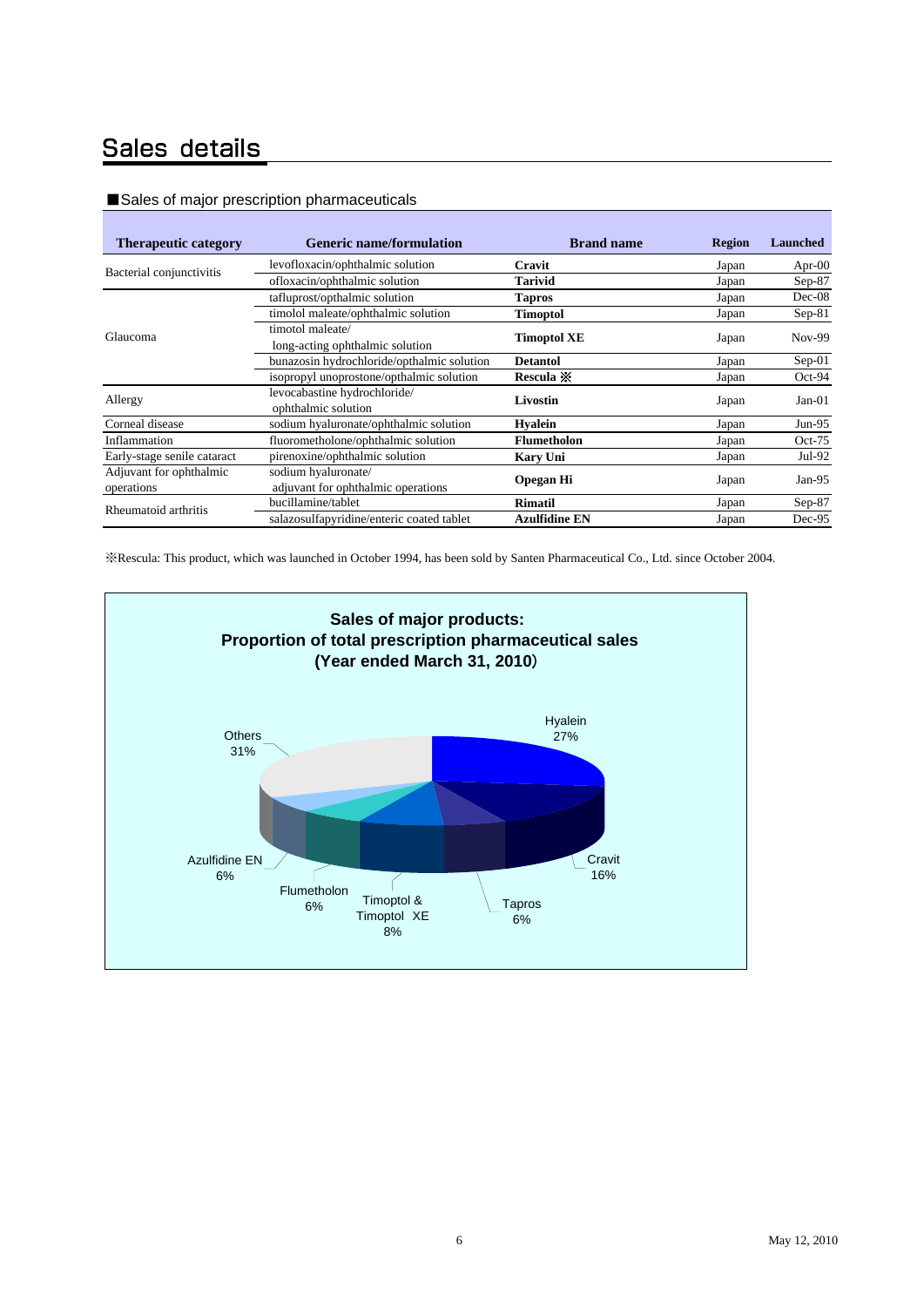

| (Millions of yen)    |           |                            |           |        |                            |        |        |        |  |  |
|----------------------|-----------|----------------------------|-----------|--------|----------------------------|--------|--------|--------|--|--|
|                      |           | <b>Year ended March 31</b> |           |        | <b>Year ended March 31</b> |        |        |        |  |  |
| <b>Brand name</b>    | % Change  | <b>2011</b>                | % Change  | 2010   | 2009                       | 2008   | 2007   | 2006   |  |  |
|                      | 2011/2010 | <b>Forecast</b>            | 2010/2009 |        |                            |        |        |        |  |  |
| Cravit               | 3.8       | 12,702                     | $-1.6$    | 12,240 | 12,443                     | 12,864 | 13,155 | 13,227 |  |  |
| Tarivid              | 1.3       | 2,456                      | $-2.6$    | 2,423  | 2,488                      | 3,139  | 3,524  | 4,100  |  |  |
| <b>Tapros</b>        | 76.1      | 8,254                      | 342.8     | 4,687  | 1,058                      |        |        | -      |  |  |
| <b>Timoptol</b>      | $-27.8$   | 2,045                      | $-11.9$   | 2,832  | 3,213                      | 3,574  | 3,816  | 4,210  |  |  |
| Timoptol XE          | $-21.6$   | 2,724                      | $-0.0$    | 3,475  | 3,477                      | 3,432  | 3,258  | 3,072  |  |  |
| <b>Detantol</b>      | 4.0       | 2,255                      | $-5.1$    | 2,168  | 2,283                      | 2,337  | 2,288  | 2,226  |  |  |
| Rescula              | $-16.9$   | 3,049                      | $-16.3$   | 3,669  | 4,386                      | 4,880  | 5,127  | 5,152  |  |  |
| Livostin             | 1.8       | 3,287                      | $-24.9$   | 3,229  | 4,302                      | 4,341  | 4,305  | 3,984  |  |  |
| <b>Hvalein</b>       | $-2.4$    | 20,717                     | 5.9       | 21,219 | 20,030                     | 19,521 | 17,891 | 16.879 |  |  |
| <b>Flumetholon</b>   | $-2.0$    | 4,345                      | $-5.1$    | 4,432  | 4,671                      | 4.821  | 4,854  | 4,879  |  |  |
| Kary Uni             | 1.5       | 3,784                      | 4.4       | 3,728  | 3,572                      | 3,652  | 3,465  | 3,341  |  |  |
| <b>Opegan Hi</b>     | $-8.1$    | 3,154                      | 6.0       | 3,431  | 3,236                      | 3,204  | 2,839  | 2,746  |  |  |
| <b>Rimatil</b>       | $-8.8$    | 3,971                      | $-4.1$    | 4,352  | 4,539                      | 4,767  | 4,912  | 5,033  |  |  |
| <b>Azulfidine EN</b> | $-4.2$    | 4,041                      | 0.7       | 4,216  | 4,187                      | 4,121  | 3,889  | 3,717  |  |  |



\*Forecasts in this report are based on the currently available information. Actual results may differ materially depending on a number of factors including adverse economic conditions etc.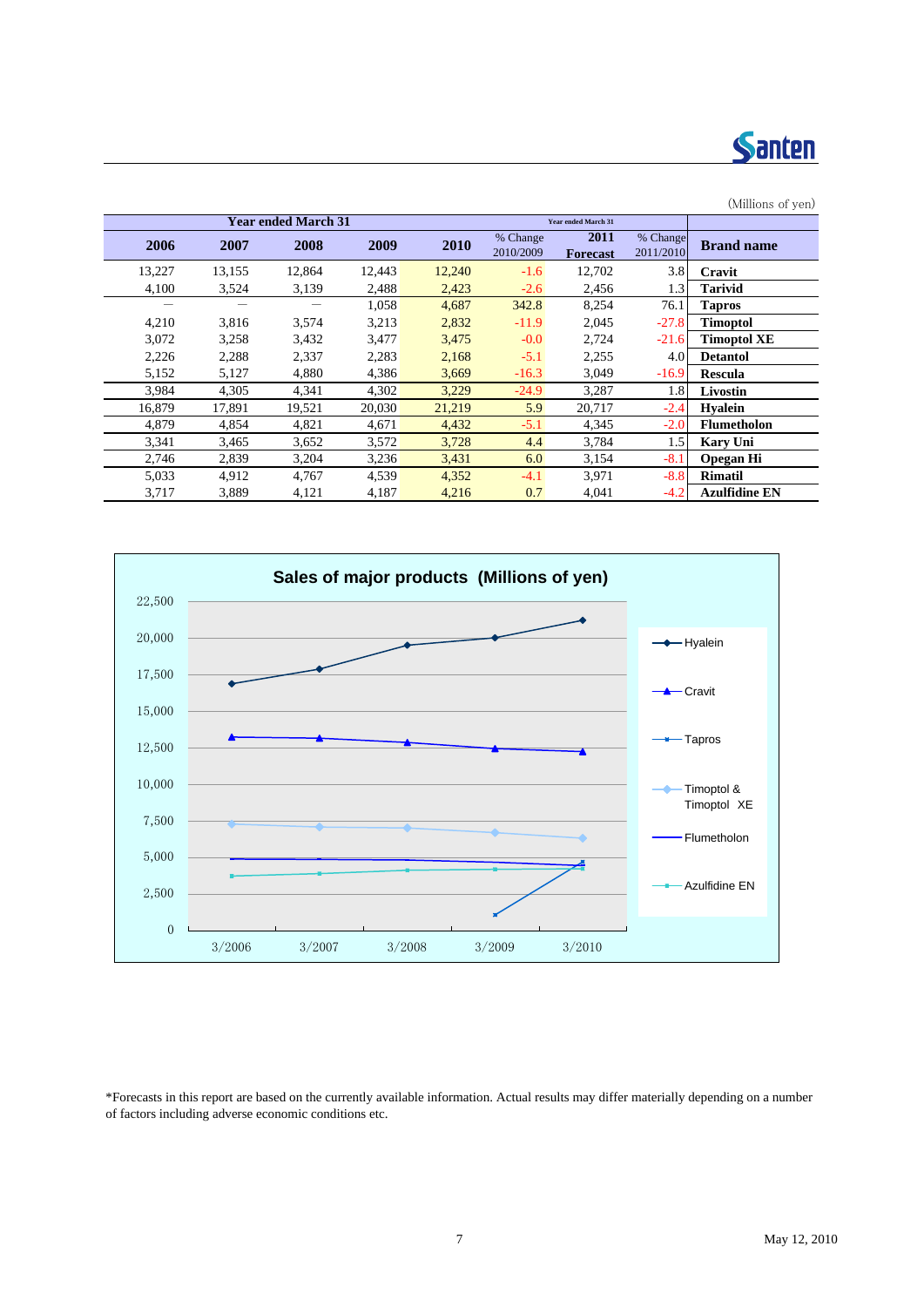## Sales details

| Sales by division<br>(Millions of yen) |        |         |         |         |         |                       |  |  |  |  |
|----------------------------------------|--------|---------|---------|---------|---------|-----------------------|--|--|--|--|
| <b>Year ended March 31</b>             | 2006   | 2007    | 2008    | 2009    | 2010    | % Change<br>2010/2009 |  |  |  |  |
| Prescription pharmaceuticals           | 90.251 | 91.849  | 95,322  | 94,538  | 97,049  | 2.7                   |  |  |  |  |
| Ophthalmic                             | 80,922 | 82,152  | 85,426  | 84,488  | 86,867  | 2.8                   |  |  |  |  |
| Anti-rheumatic drugs                   | 9,041  | 9.379   | 9.626   | 9.741   | 9.907   | 1.7                   |  |  |  |  |
| Other prescription pharmaceuticals     | 287    | 317     | 269     | 308     | 273     | $-11.2$               |  |  |  |  |
| OTC pharmaceuticals                    | 5,247  | 5.307   | 5.451   | 5,225   | 5,251   | 0.5                   |  |  |  |  |
| Medical devices                        | 638    | 537     | 414     | 622     | 963     | 54.8                  |  |  |  |  |
| Others                                 | 2,260  | 2.791   | 2,205   | 1,232   | 7.329   | 494.7                 |  |  |  |  |
| Total net sales                        | 98,397 | 100.485 | 103.394 | 101,618 | 110,594 | 8.8                   |  |  |  |  |

| [Domestic]                         |        |        |        |        |        | (Millions of yen)     |
|------------------------------------|--------|--------|--------|--------|--------|-----------------------|
| <b>Year ended March 31</b>         | 2006   | 2007   | 2008   | 2009   | 2010   | % Change<br>2010/2009 |
| Prescription pharmaceuticals       | 80,308 | 80.743 | 82,088 | 82,270 | 82,694 | 0.5                   |
| Ophthalmic                         | 71,215 | 71,272 | 72,319 | 72,357 | 72,666 | 0.4                   |
| Anti-rheumatic drugs               | 8.869  | 9.208  | 9.519  | 9,634  | 9.772  | 1.4                   |
| Other prescription pharmaceuticals | 223    | 263    | 248    | 278    | 255    | $-8.1$                |
| OTC pharmaceuticals                | 5.227  | 5.286  | 5.430  | 5,218  | 5.232  | 0.3                   |
| Medical devices                    | 618    | 515    | 401    | 622    | 963    | 54.8                  |
| Others                             | 629    | 605    | 646    | 508    | 694    | 36.5                  |
| Total domestic sales               | 86.784 | 87.152 | 88.566 | 88,620 | 89.586 | 1.1                   |
| (Percentage of total net sales)    | 88.2%  | 86.7%  | 85.7%  | 87.2%  | 81.0%  |                       |

[Overseas] (Millions of yen)

| --------                           |        |        |        |        |        |                       |
|------------------------------------|--------|--------|--------|--------|--------|-----------------------|
| <b>Year ended March 31</b>         | 2006   | 2007   | 2008   | 2009   | 2010   | % Change<br>2010/2009 |
| Prescription pharmaceuticals       | 9,942  | 11,105 | 13.234 | 12.268 | 14,354 | 17.0                  |
| Ophthalmic                         | 9,706  | 10,880 | 13,106 | 12,131 | 14,201 | 17.1                  |
| Anti-rheumatic drugs               | 172    | 170    | 107    | 106    | 135    | 26.7                  |
| Other prescription pharmaceuticals | 64     | 54     | 20     | 30     | 18     | $-39.5$               |
| OTC pharmaceuticals                | 20     | 20     | 20     | 6      | 18     | 179.9                 |
| Medical devices                    | 19     | 21     | 13     |        |        |                       |
| <b>Others</b>                      | 1,631  | 2,185  | 1,559  | 723    | 6,635  | 816.6                 |
| Total overseas sales               | 11,613 | 13,333 | 14,827 | 12,998 | 21,008 | 61.6                  |
| (Percentage of total net sales)    | 11.8%  | 13.3%  | 14.3%  | 12.8%  | 19.0%  |                       |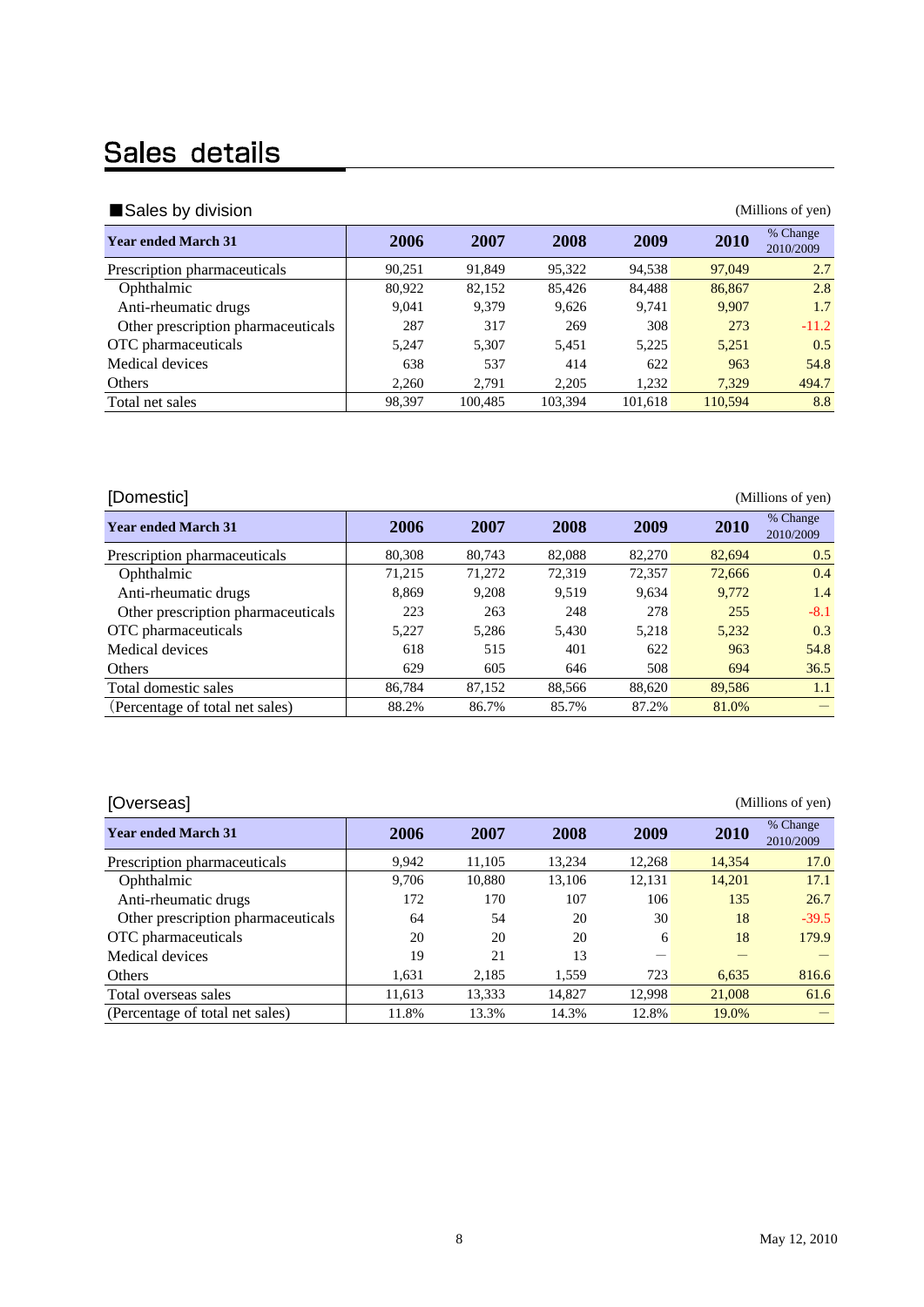### Breakdown by geographic segment



|                                   | <b>Year ended March 31</b>    | 2006         |      | 2007          |      | 2008          |      | 2009          |      | 2010          |      |
|-----------------------------------|-------------------------------|--------------|------|---------------|------|---------------|------|---------------|------|---------------|------|
|                                   |                               | Million yen  | $\%$ | Million yen   | $\%$ | Million yen   | %    | Million yen   | $\%$ | Million yen   | $\%$ |
| segment                           | Japan                         | 89,881       | 91.3 | 90,695        | 90.3 | 92,098        | 89.1 | 91,405        | 90.0 | 97,408        | 88.1 |
| sales by                          | Europe                        | 8,155        | 8.3  | 9,186         | 9.1  | 10,617        | 10.3 | 9,452         | 9.3  | 9,786         | 8.8  |
| geographic<br>Net                 | Others                        | 360          | 0.4  | 604           | 0.6  | 678           | 0.6  | 761           | 0.7  | 3,399         | 3.1  |
|                                   | Total                         | 98,397 100.0 |      | 100,485 100.0 |      | 103,394 100.0 |      | 101,618 100.0 |      | 110,594 100.0 |      |
|                                   | Japan                         | 22,623       |      | 21,768        |      | 22,633        |      | 18,284        |      | 30,991        |      |
| segment                           | Europe                        | 951          |      | 979           |      | 554           |      | 178           |      | 759           |      |
|                                   | Others                        | $-708$       |      | $-754$        |      | $-819$        |      | $-661$        |      | 456           |      |
|                                   | Total                         | 22,866       |      | 21,993        |      | 22,368        |      | 17,801        |      | 32,207        |      |
| Operating income by<br>geographic | Corporate and<br>eliminations | $-1,871$     |      | $-1,580$      |      | $-1,997$      |      | $-2,306$      |      | $-2,566$      |      |
|                                   | Consolidated total            | 20,995       |      | 20,412        |      | 20,370        |      | 15,494        |      | 29,640        |      |

#### ■Breakdown by geographic segment

Europe: Finland, Germany and Sweden

Others: U.S.A., China, Korea and Taiwan

**Note:** Sales of prescription ophthalmics in the U.S.A. are included in sales in Europe.

#### ■Overseas sales

| <b>Year ended March 31</b> | 2006         |      |              | 2007 |              | 2008 |              | 2009 |              | 2010 |  |
|----------------------------|--------------|------|--------------|------|--------------|------|--------------|------|--------------|------|--|
|                            | Million yen  | %    | Million yen  | $\%$ | Million yen  | %    | Million yen  | $\%$ | Million yen  | $\%$ |  |
| Europe                     | 6.089        | 52.4 | 6.916 51.9   |      | 8.532 57.5   |      | 8.310        | 64.0 | 8.714 41.5   |      |  |
| North America              | 1.915 16.5   |      | 2.128        | 16.0 | 1.951        | 13.2 | 938          | 7.2  | 6.714 32.0   |      |  |
| Asia                       |              |      |              |      | 4.326 29.2   |      | 3.747        | 28.8 | 5,575 26.5   |      |  |
| Others <sup>*</sup>        | 3.608 31.1   |      | 4.287        | 32.1 | 16           | 0.1  |              | 0.0  | 3            | 0.0  |  |
| Total                      | 11.613 100.0 |      | 13.333 100.0 |      | 14,827 100.0 |      | 12,998 100.0 |      | 21,008 100.0 |      |  |

Europe: Finland, Russia, Sweden, Germany and Norway

North America: U.S.A.

Asia: Korea, China, Vietnam and Taiwan

Others: Australia etc.

\* 'Others' before 2007 include the sales amount to the Asian region.

**Note:** Overseas sales represent sales generated in countries or regions other than Japan by Santen Pharmaceutical Co., Ltd. and its subsidiaries.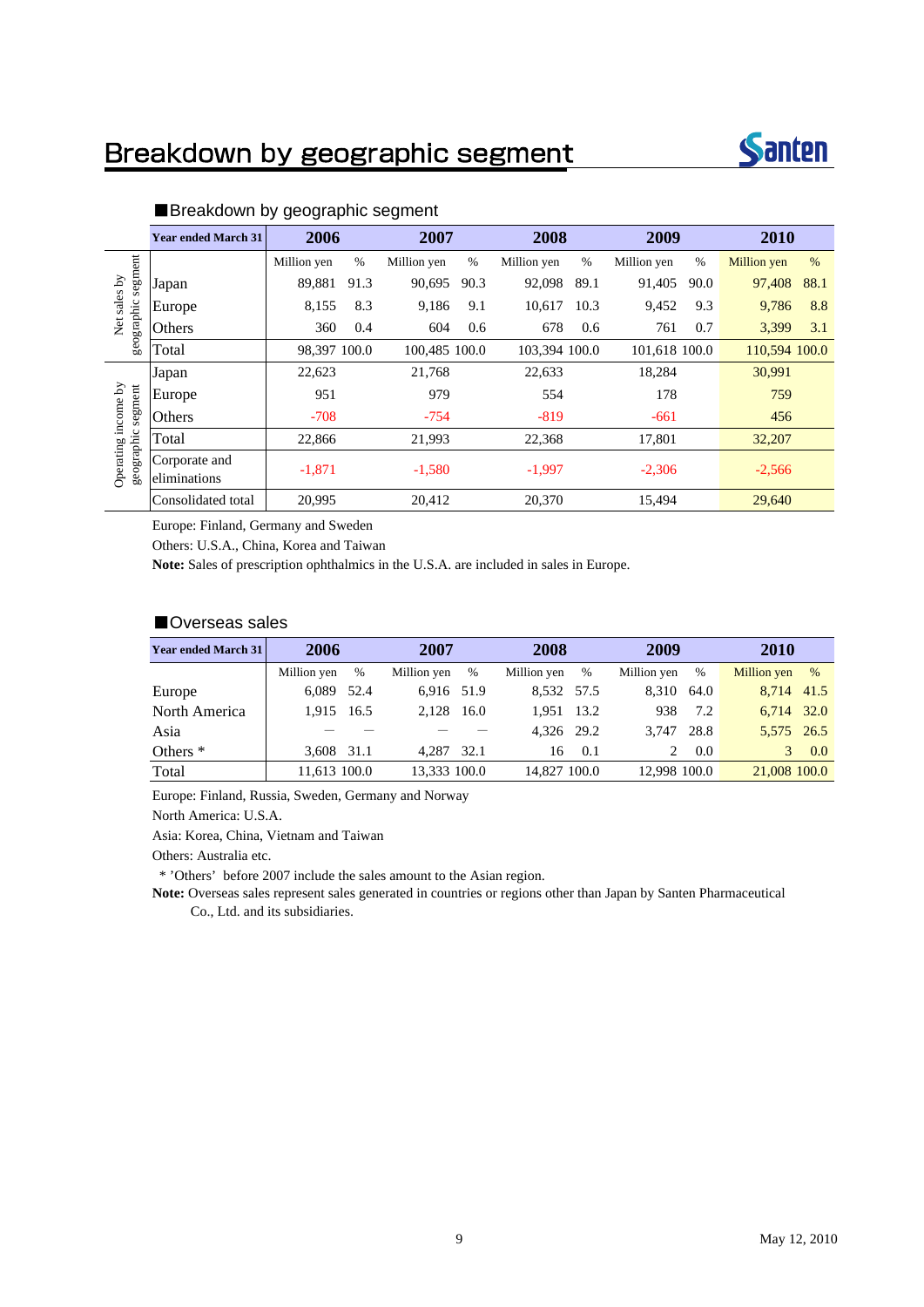### **Consolidated balance sheets**

| ■Assets                                |               |               |               |               |               |               |               |               | (Millions of yen) |               |
|----------------------------------------|---------------|---------------|---------------|---------------|---------------|---------------|---------------|---------------|-------------------|---------------|
| <b>March 31</b>                        | 2006          |               | 2007          |               | 2008          |               | 2009          |               | 2010              |               |
|                                        |               | $\frac{0}{0}$ |               | $\frac{0}{0}$ |               | $\frac{0}{0}$ |               | $\frac{0}{0}$ |                   | $\frac{0}{0}$ |
| <b>Current assets</b>                  | 93,892        | 62.4          | 100,820       | 63.4          | 102,754       | 65.6          | 101,053       | 66.9          | 118,832           | 71.2          |
| Cash and deposits                      | 34,583        |               | 34,295        |               | 35,483        |               | 37,117        |               | 56,677            |               |
| Notes and accounts<br>receivable-trade | 34,423        |               | 35,034        |               | 35,614        |               | 36,011        |               | 35,268            |               |
| Marketable securities                  | 11,201        |               | 16,914        |               | 15,868        |               | 11,396        |               | 8,998             |               |
| Inventories                            | 9,837         |               | 10,357        |               | 11,332        |               | 12,235        |               | 13,623            |               |
| Deferred tax assets                    | 1,651         |               | 1,625         |               | 1,699         |               | 1,941         |               | 2,166             |               |
| Other current assets                   | 2,196         |               | 2,593         |               | 2,757         |               | 2,352         |               | 2,098             |               |
| Allowance for doubtful<br>receivables  | $-1$          |               | $-0$          |               | $-1$          |               | $-1$          |               | $-0$              |               |
| <b>Fixed assets</b>                    | 56,552        | 37.6          | 58,228        | 36.6          | 53,548        | 34.2          | 49,959        | 33.1          | 48,046            | 28.8          |
| Tangible assets                        | 30,395        | 20.2          | 30,485        | 19.2          | 29,848        | 19.1          | 28,664        | 19.0          | 26,574            | 15.9          |
| Buildings and structures               | 17,119        |               | 16,063        |               | 15,160        |               | 15,864        |               | 14,622            |               |
| Machinery, equipment and<br>vehicles   | 2,021         |               | 1,817         |               | 2,656         |               | 2,432         |               | 1,994             |               |
| Land                                   | 9,063         |               | 8,842         |               | 8,558         |               | 8,678         |               | 8,418             |               |
| Leased assets                          |               |               |               |               | $\equiv$      |               | 39            |               | 97                |               |
| Construction in progress               | 274           |               | 1,806         |               | 1,879         |               | 99            |               | 43                |               |
| Other tangibles                        | 1,916         |               | 1,955         |               | 1,594         |               | 1,550         |               | 1,397             |               |
| Intangible assets                      | 2,951         | 2.0           | 2,771         | 1.7           | 2,233         | 1.4           | 1,549         | 1.0           | 1,231             | 0.7           |
| Software                               | 1,035         |               | 1,660         |               | 1,602         |               | 1,355         |               | 1,158             |               |
| Other intangibles                      | 1,915         |               | 1,111         |               | 630           |               | 193           |               | 72                |               |
| Investments and other assets           | 23,205        | 15.4          | 24,971        | 15.7          | 21,466        | 13.7          | 19,744        | 13.1          | 20,240            | 12.1          |
| Investment securities                  | 17,715        |               | 21,019        |               | 16,949        |               | 11,818        |               | 12,239            |               |
| Deferred tax assets                    | 379           |               |               |               | 1,822         |               | 6,409         |               | 6,702             |               |
| Other assets                           | 5,109         |               | 3,951         |               | 2,694         |               | 1,516         |               | 1,299             |               |
| <b>Deferred assets</b>                 | 13            | 0.0           | 50            | 0.0           | 244           | 0.2           |               |               |                   |               |
| <b>Total assets</b>                    | 150,458 100.0 |               | 159,098 100.0 |               | 156,547 100.0 |               | 151,012 100.0 |               | 166,878 100.0     |               |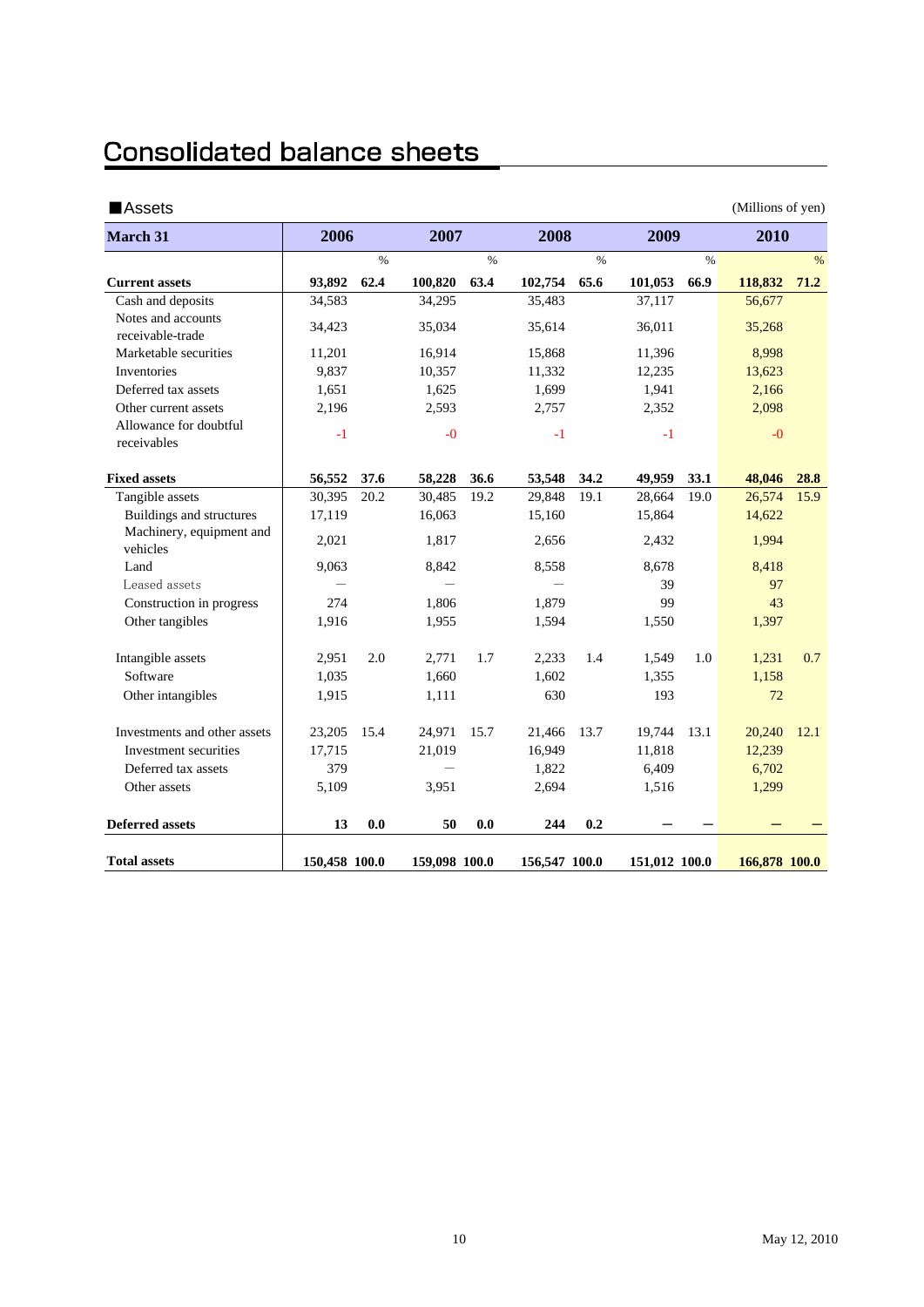

#### ■Liabilities and net assets (Millions of yen)

| March 31                                          | 2006             |             | 2007             |             | 2008             |             | 2009             |             | 2010             |        |
|---------------------------------------------------|------------------|-------------|------------------|-------------|------------------|-------------|------------------|-------------|------------------|--------|
|                                                   |                  | $\%$        |                  | $\%$        |                  | $\%$        |                  | $\%$        |                  | %      |
| <b>Current liabilities</b>                        | 24,110 16.0      |             | 22,369           | <b>14.0</b> | 26,561           | 17.0        | 22,439 14.9      |             | 25,286 15.2      |        |
| Notes and accounts                                | 5,630            |             | 6,089            |             | 5,633            |             | 6,018            |             | 5,600            |        |
| payable-trade                                     |                  |             |                  |             |                  |             |                  |             |                  |        |
| Short-term debt                                   |                  |             |                  |             |                  |             | 545              |             | 543              |        |
| Current portion of long-<br>term debt             | 168              |             | 168              |             | 5,168            |             | 110              |             |                  |        |
| Other payables                                    | 9,308            |             | 8,572            |             | 7,690            |             | 7,414            |             | 7,936            |        |
| Income taxes payable                              | 4,946            |             | 3,917            |             | 4,323            |             | 4,163            |             | 6,618            |        |
| Reserve for bonuses                               | 2,483            |             | 2,477            |             | 2,612            |             | 2,590            |             | 2,687            |        |
| Other reserves                                    | 81               |             | 67               |             | 74               |             | 69               |             | 81               |        |
| Other current liabilities                         | 1,492            |             | 1,077            |             | 1,057            |             | 1,528            |             | 1,819            |        |
| <b>Noncurrent liabilities</b>                     | 7,710            | 5.1         | 8,084            | 5.1         | 2,867            | 1.8         | 3,203            | 2.1         | 3,988            | 2.4    |
| Long-term debt                                    | 5,446            |             | 5,278            |             | 110              |             |                  |             |                  |        |
| Lease Obligations                                 |                  |             |                  |             |                  |             | 43               |             | 74               |        |
| Retirement and severance<br>benefits for employee | 1,243            |             | 1,405            |             | 1,815            |             | 2,393            |             | 2,910            |        |
| Retirement and severance                          |                  |             |                  |             |                  |             |                  |             |                  |        |
| benefits for directors and<br>auditors            | 462              |             | 513              |             | 487              |             | 505              |             | 456              |        |
| Deferred tax liabilities                          | 20               |             | 426              |             | 17               |             | 20               |             | 15               |        |
| Other liabilities                                 | 537              |             | 460              |             | 437              |             | 240              |             | 531              |        |
| <b>Total liabilities</b>                          | 31,820           | 21.1        | 30,453 19.1      |             | 29,429           | 18.8        | 25,643 17.1      |             | 29,275           | 17.5   |
|                                                   |                  |             |                  |             |                  |             |                  |             |                  | 85.0   |
| Shareholders' equity<br>Common stock              | 117,377<br>6,319 | 78.0<br>4.2 | 124,997<br>6,382 | 78.6<br>4.0 | 126,398<br>6,418 | 80.7<br>4.1 | 129,808<br>6,457 | 86.0<br>4.3 | 141,866<br>6,538 | 3.9    |
|                                                   |                  |             |                  |             |                  |             |                  |             |                  |        |
| Capital surplus reserves                          | 7,014            | 4.7         | 7,077            | 4.5         | 7,113            | 4.5         | 7,152            | 4.7         | 7,233            | 4.3    |
| Retained earnings                                 | 104,133          | 69.2        | 111,645          | 70.2        | 117,786          | 75.2        | 121,133          | 80.2        | 133,053          | 79.7   |
| Treasury stock at cost                            | $-90$            | $-0.1$      | $-106$           | $-0.1$      | $-4,920$         | $-3.1$      | $-4,934$         | $-3.3$      | $-4,958$         | $-3.0$ |
| <b>Valuation and translation</b><br>adjustments   | 1,260            | 0.9         | 3,587            | 2.3         | 600              | 0.4         | $-4,628$         | $-3.1$      | $-4,524$         | $-2.7$ |
| Unrealized gains on<br>securities, net of taxes   | 3,995            | 2.7         | 5,202            | 3.3         | 2,273            | 1.5         | $-246$           | $-0.2$      | 136              | 0.1    |
| Unrealized gains on                               |                  |             |                  |             |                  |             |                  |             |                  |        |
| hedging derivatives,                              |                  |             | 3                | 0.0         |                  |             |                  |             |                  |        |
| net of taxes                                      |                  |             |                  |             |                  |             |                  |             |                  |        |
| Foreign currency                                  | $-2,735 -1.8$    |             | $-1,618 -1.0$    |             | $-1,673$         | $-1.1$      | $-4,381$         | $-2.9$      | $-4,660$         | $-2.8$ |
| translation adjustments                           |                  |             |                  |             |                  |             |                  |             |                  |        |
| <b>Stock subscription rights</b>                  |                  |             | 59               | $0.0\,$     | 119              | $0.1\,$     | 188              | 0.1         | 260              | 0.2    |
| <b>Total net assets</b>                           | 118,637 78.9     |             | 128,645 80.9     |             | 127,118 81.2     |             | 125,368 82.9     |             | 137,603 82.5     |        |
| <b>Total liabilities and</b>                      |                  |             |                  |             |                  |             |                  |             |                  |        |
| net assets                                        | 150,458 100.0    |             | 159,098 100.0    |             | 156,547 100.0    |             | 151,012 100.0    |             | 166,878 100.0    |        |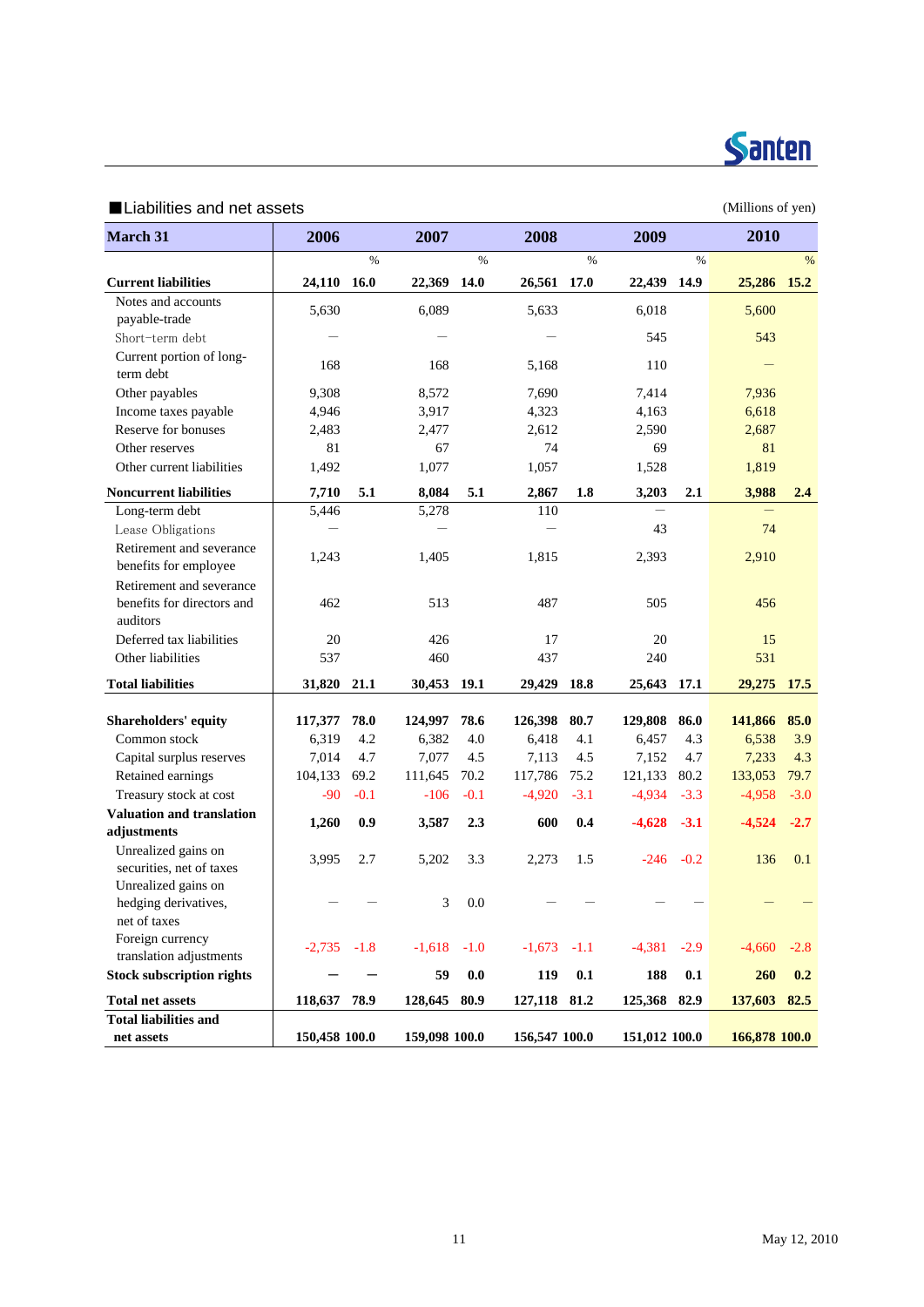### **Consolidated statements of cash flows**

|                                                        |                          |                          |                          |                                  | (Millions of yen) |
|--------------------------------------------------------|--------------------------|--------------------------|--------------------------|----------------------------------|-------------------|
| <b>Year ended March 31</b>                             | 2006                     | 2007                     | 2008                     | 2009                             | <b>2010</b>       |
| I. Cash flows from operating activities:               |                          |                          |                          |                                  |                   |
| Income before income taxes                             | 20,341                   | 21,039                   | 20,482                   | 15.823                           | 28,610            |
| Depreciation and amortization                          | 4,824                    | 4,761                    | 4,593                    | 4,209                            | 3,421             |
| Loss on impairment of fixed assets                     | 909                      |                          | 316                      |                                  | 397               |
| Increase/decrease in retirement and severance benefits | $-212$                   | 160                      | 411                      | 553                              | 517               |
| Interest and dividend income                           | $-261$                   | $-459$                   | $-606$                   | $-548$                           | $-417$            |
| Interest expense                                       | 93                       | 90                       | 96                       | 65                               | 52                |
| Equity in losses of affiliates                         |                          | $\overline{\phantom{0}}$ |                          | 679                              | 564               |
| Increase/decrease in trade receivables                 | 1,407                    | $-414$                   | $-586$                   | $-916$                           | 698               |
| Increase/decrease in inventories                       | $-18$                    | $-356$                   | $-1,005$                 | $-1,334$                         | $-1,438$          |
| Increase/decrease in trade accounts payable            | $-495$                   | 400                      | $-430$                   | 509                              | $-248$            |
| Other, net                                             | 625                      | $-1,717$                 | $-561$                   | 759                              | 1,872             |
| Subtotal                                               | 27,215                   | 23,504                   | 22,710                   | 19,801                           | 34,030            |
| Interest and dividend income received                  | 265                      | 460                      | 610                      | 550                              | 418               |
| Interest expense paid                                  | $-95$                    | $-91$                    | $-94$                    | $-71$                            | $-46$             |
| Income taxes paid                                      | $-6,507$                 | $-8,914$                 | $-7,758$                 | $-8,431$                         | $-8,291$          |
| Net cash provided by operating activities              | 20,878                   | 14,959                   | 15,468                   | 11,849                           | 26,110            |
|                                                        |                          |                          |                          |                                  |                   |
| II. Cash flows from investing activities:              |                          |                          |                          |                                  |                   |
| Increase in fixed deposits                             | $-803$                   | $-1,223$                 | $-1,518$                 | $-4,420$                         | $-2,236$          |
| Decrease in fixed deposits                             | 1,041                    | 553                      | 2,160                    | 3,358                            | 1,937             |
| Payments for acquisition of marketable securities      | $\overline{\phantom{0}}$ | —                        | $\overline{\phantom{0}}$ | $\overbrace{\phantom{12322111}}$ | $-3,599$          |
| Proceeds from sale of marketable securities            | 504                      | $\overline{\phantom{m}}$ | 1,000                    | $\overline{\phantom{m}}$         | 5,098             |
| Payments for acquisition of fixed assets               | $-2,106$                 | $-3.555$                 | $-3,151$                 | $-2,953$                         | $-1,314$          |
| Proceeds from sale of fixed assets                     | 29                       | 600                      | 5                        | $\overline{2}$                   | 2                 |
| Purchase of investment securities                      | $-57$                    | $-2,208$                 | $-3,266$                 | $-2,080$                         | $-1.027$          |
| Proceeds from sale of investment securities            | 20                       | $\overline{\phantom{0}}$ | 2,660                    | 462                              | 309               |
| Payments for loans                                     | $\overline{\phantom{0}}$ | $-13$                    | $\overline{\phantom{0}}$ | $-300$                           | $-49$             |
| Proceeds from loans                                    | 1                        |                          |                          | 311                              | 49                |
| Other, net                                             | 40                       |                          | 27                       | $\overline{0}$                   | 1                 |
| Net cash provided by investing activities              | $-1,330$                 | $-5,845$                 | $-2.083$                 | $-5,619$                         | $-829$            |
| $\mathbf{I}$ . Cash flows from financing activities:   |                          |                          |                          |                                  |                   |
| Proceeds from short-term debt                          |                          |                          |                          | 545                              | 548               |
| Repayment of short-term debt                           |                          |                          |                          |                                  | $-520$            |
| Repayment of long-term debt                            | $-1,268$                 | $-168$                   | $-168$                   | $-5,168$                         | $-110$            |
| Purchase of treasury stock                             | $-15$                    | $-16$                    | $-4,815$                 | $-15$                            | $-24$             |
| Dividends paid                                         | $-4,759$                 | $-5,632$                 | $-6,505$                 | $-6,798$                         | $-6,803$          |
| Other, net                                             | 143                      | 126                      | 73                       | 63                               | 157               |
| Net cash provided by financing activities              | $-5,900$                 | $-5,691$                 | $-11,415$                | $-11,373$                        | $-6,753$          |
| IV. Effect of exchange rate changes on cash            |                          |                          |                          |                                  |                   |
| and cash equivalents                                   | 75                       | 313                      | $-140$                   | $-569$                           | $-135$            |
| V. Net increase/decrease in cash and cash equivalents  | 13,723                   | 3,736                    | 1,828                    | $-5,713$                         | 18,392            |
| VI. Cash and cash equivalents at beginning of year     | 32,380                   | 46,104                   | 49,841                   | 51,669                           | 45,956            |
| VII. Cash and cash equivalents at end of year          | 46,104                   | 49,841                   | 51,669                   | 45,956                           | 64,348            |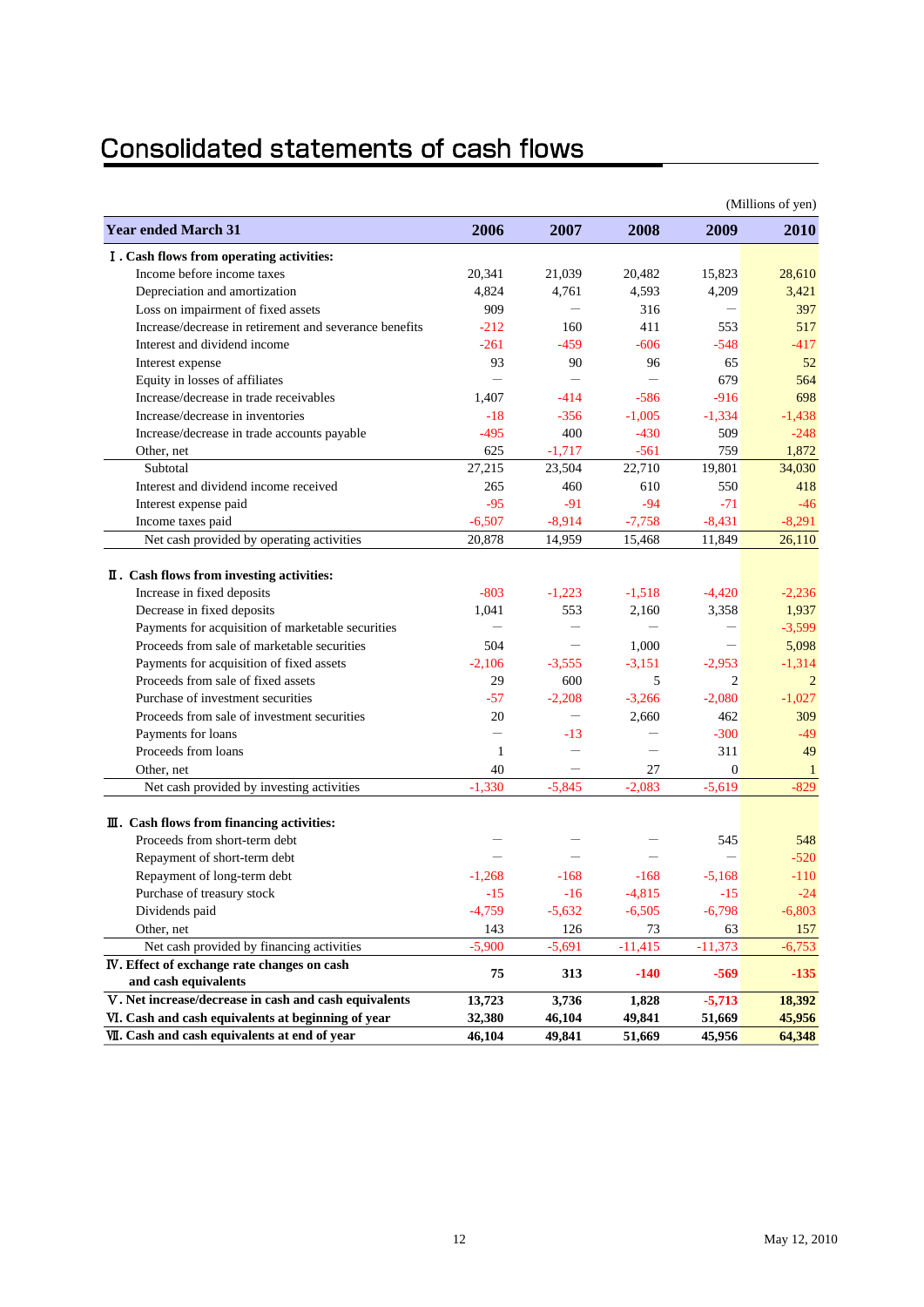### Other Consolidated information



| $\blacksquare$ R&D expenses |        |        |        |        |             | (Millions of yen)       |
|-----------------------------|--------|--------|--------|--------|-------------|-------------------------|
| <b>Year ended March 31</b>  | 2006   | 2007   | 2008   | 2009   | <b>2010</b> | 2011<br><b>Forecast</b> |
| Consolidated                | 13.971 | 13.663 | 12.941 | 18.457 | 14.123      | 14.100                  |
| Percentage of net sales     | 14.2%  | 13.6%  | 12.5%  | 18.2%  | 12.8%       | 13.0%                   |

| ■ Capital expenditures     |      | (Millions of yen) |       |       |       |                         |
|----------------------------|------|-------------------|-------|-------|-------|-------------------------|
| <b>Year ended March 31</b> | 2006 | 2007              | 2008  | 2009  | 2010  | 2011<br><b>Forecast</b> |
| Consolidated               | .420 | 2.716             | 2.758 | 2.744 | 1.228 | 2,790                   |

**Note:** Includes investment in facilities spent on a lease contract basis.

#### ■Depreciation and amortization (Millions of yen)

| <b>Year ended March 31</b>                      | 2006  | 2007  | 2008     | 2009  | 2010  | 2011<br><b>Forecast</b> |
|-------------------------------------------------|-------|-------|----------|-------|-------|-------------------------|
| Manufacturing cost                              | 1.546 | 1.494 | 1,635    | 1.822 | 1.701 | 1,600                   |
| Selling, general and<br>administrative expenses | 626   | 576   | 626      | 622   | 426   | 460                     |
| R&D expenses                                    | 1.157 | 1.212 | 1.091    | 946   | 945   | 820                     |
| Others                                          | 12    | 12    | $\Omega$ |       | 130   | 180                     |
| Consolidated                                    | 3.343 | 3.295 | 3.353    | 3,391 | 3.202 | 3,060                   |

#### ■ Lease expenses (Millions of yen)

| <b>Year ended March 31</b> | 2006 | 2007<br>2008 |       | 2009 | 2010 | 2011            |
|----------------------------|------|--------------|-------|------|------|-----------------|
|                            |      |              |       |      |      | <b>Forecast</b> |
| Consolidated               | .104 | .064         | 1.042 | 931  | 527  | 190             |
| Manufacturing cost         | 994  | 936          | 925   | 821  | 437  | 160             |

#### ■Number of employees

| <b>Year ended March 31</b>           | 2006  | 2007  | 2008  | 2009  | 2010  |
|--------------------------------------|-------|-------|-------|-------|-------|
| Consolidated                         | 2,312 | 2,409 | 2.483 | 2,690 | 2,756 |
| Sales division                       | 785   | 853   | 907   | 1.007 | 1,048 |
| Production division                  | 787   | 754   | 798   | 828   | 838   |
| R&D division                         | 483   | 533   | 519   | 541   | 557   |
| Corporate or back-office<br>division | 257   | 269   | 259   | 314   | 313   |

\*Forecasts in this report are based on the currently available information. Actual results may differ materially depending on a number of factors including adverse economic conditions etc.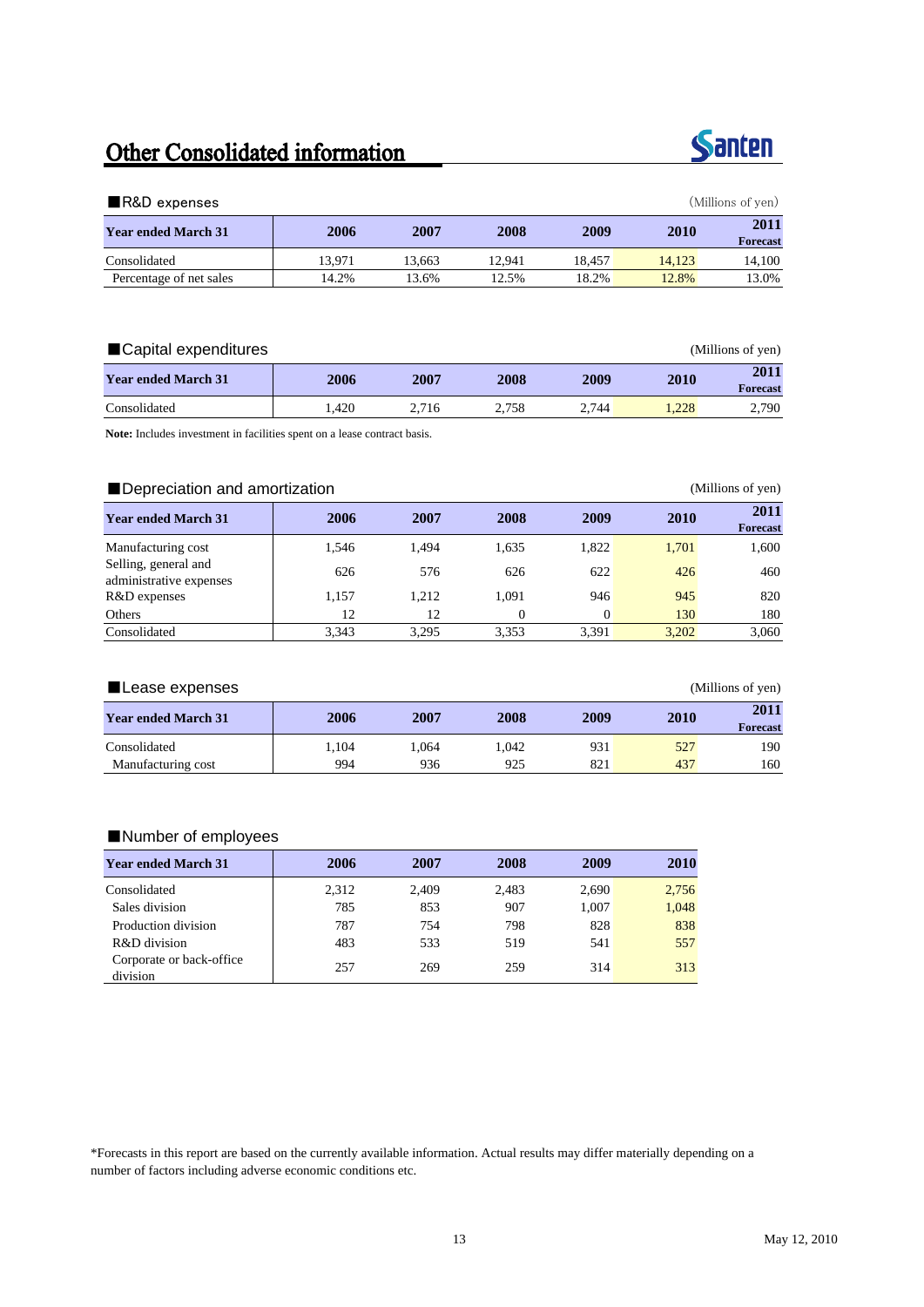#### **Reference information Research & development**

#### ■ Pipeline of prescription pharmaceuticals (Clinical trials)

| Generic name                                                     | Brand name/dev, code | Indication               | Original/Licensor | <b>Region</b> | - Ph i |  | Ph III NDA Filed Approved Launched |  |  |  |
|------------------------------------------------------------------|----------------------|--------------------------|-------------------|---------------|--------|--|------------------------------------|--|--|--|
| Levofloxacin (1.5%)                                              | DE-108               | Bacterial coniunctivitis | Daiichi Sankvo    | Japan         |        |  | $Feb-10$                           |  |  |  |
| A fluoroquinolone antibacterial agent with higher-concentration. |                      |                          |                   |               |        |  |                                    |  |  |  |

| Generic name | Dev. code | Indication          | Original/Licensor | Region | Ph <sub>1</sub> | Ph II          |  | Ph III NDA Filed Approved Launched |  |          |
|--------------|-----------|---------------------|-------------------|--------|-----------------|----------------|--|------------------------------------|--|----------|
|              |           |                     |                   |        |                 |                |  |                                    |  |          |
|              |           |                     |                   | Japan  |                 |                |  |                                    |  | $Dec-08$ |
| Tafluprost   | DE-085    | Glaucoma/           | Co-development    | Europe |                 |                |  |                                    |  | Jun-08   |
|              |           | Ocular hypertension | with Asahi Glass  | U.S.   |                 | (Licensed Out) |  |                                    |  |          |
|              |           |                     |                   | Asia   |                 |                |  |                                    |  | Mar-10   |

Asia | Prostaglandin derivative for treatment of glaucoma and ocular hypertension. Commercially launched in Japan in December, 2008. It has also been launched in Europe such as in Germany, Denmark, etc. Development rights in the U.S. have been granted to Merck in April, 2009. It has been launched in Hong Kong in March, 2010, and in Korea in May, 2010. Phase III clinical trials are currently being conducted in China.

| Generic name                                                                                                                                                                                                                  | Dev. code | Indication | Original/Licensor | Region i | <b>Ph</b> | Ph II |  | Ph III NDA Filed Approved Launched |        |  |
|-------------------------------------------------------------------------------------------------------------------------------------------------------------------------------------------------------------------------------|-----------|------------|-------------------|----------|-----------|-------|--|------------------------------------|--------|--|
| Diguafosol sodium                                                                                                                                                                                                             |           | Dry eye    | Inspire Pharm.    | Japar    |           |       |  |                                    | Apr-10 |  |
|                                                                                                                                                                                                                               | DE-089    |            |                   | Asia     |           |       |  |                                    |        |  |
| A treatment for the constitution has been contracted as a constraint of the constitution of a college of a starter of a state of the second contract of the second of the second of the second of the second of the second of |           |            |                   |          |           |       |  |                                    |        |  |

A treatment for dry eye that stimulates the ocular surface to secrete mucin and tear fluid. It has a different mechanism of action from existing treatments. It has b approved for manufacturing and marketing in Japan in April, 2010. Phase III clinical trials are currently being conducted in China.

| Generic name                                                                                                                                                                                                                                                                                                                    | Dev. code | Ph III NDA Filed Approved Launched<br>Ph II<br>Ph <sub>1</sub><br>Original/Licensor<br>Region  <br>Indication |                 |       |  |  |  |  |  |  |  |  |
|---------------------------------------------------------------------------------------------------------------------------------------------------------------------------------------------------------------------------------------------------------------------------------------------------------------------------------|-----------|---------------------------------------------------------------------------------------------------------------|-----------------|-------|--|--|--|--|--|--|--|--|
| Lomerizine HCl                                                                                                                                                                                                                                                                                                                  | DE-090    | Glaucoma                                                                                                      | Schering-Plough | Japan |  |  |  |  |  |  |  |  |
| A new type of glaucoma treatment studied for inhibiting the progression of visual field defects. The only calcium antagonist in development as an oral glaucoma<br>treatment. Compared with NMDA receptor antagonists, fewer systemic side effects are expected, thus having excellent safety. Marketed by Schering-Plough as a |           |                                                                                                               |                 |       |  |  |  |  |  |  |  |  |
| migraine treatment.                                                                                                                                                                                                                                                                                                             |           |                                                                                                               |                 |       |  |  |  |  |  |  |  |  |

| Generic name  | Dev. code                                                                                                                                                          | Indication                                                                                  | Original/Licensor | Region | Ph | Ph II          |  | Ph III NDA Filed Approved Launched |  |  |  |  |
|---------------|--------------------------------------------------------------------------------------------------------------------------------------------------------------------|---------------------------------------------------------------------------------------------|-------------------|--------|----|----------------|--|------------------------------------|--|--|--|--|
| Rivoglitazone | DE-101                                                                                                                                                             | Corneal and conjunctival epithelial                                                         | Daiichi Sankyo    | U.S.   |    | (Phase I / II) |  |                                    |  |  |  |  |
|               |                                                                                                                                                                    | disorder associated with dry eye, etc.                                                      |                   | Japan  |    |                |  |                                    |  |  |  |  |
|               | Expected to show a potent effect on corneal and conjunctival epithelial disorder mostly associated with dry eye by directly acting on the corneal and conjunctival |                                                                                             |                   |        |    |                |  |                                    |  |  |  |  |
|               |                                                                                                                                                                    | epithelial cells. It has unique mechanism of action which differs from existing treatments. |                   |        |    |                |  |                                    |  |  |  |  |

| Generic name   | Dev. code | Indication                                                                                                                                | Original/Licensor                     | Region | Ph1 | Ph II          | Ph III NDA Filed Approved Launched |  |
|----------------|-----------|-------------------------------------------------------------------------------------------------------------------------------------------|---------------------------------------|--------|-----|----------------|------------------------------------|--|
| (Undetermined) | DE-102    | Diabetic macular edema                                                                                                                    | Co-development with<br>Oakwood (U.S.) | Japan  |     | (Phase I / II) |                                    |  |
|                |           | A straighed second completed the member of class island and concluded and control control office and integral second the official mode of |                                       |        |     |                |                                    |  |

A steroid microsphere product for a sustained release injection. Animal studies demonstrated sustained efficacy when injected around the affected area. Collaborated with Oakwood Laboratories (U.S.) for technical development in commercial scale.

drugs. Expected to show a strong IOP-reduction by promoting aqueous humor outflow by directly acting on trabecular meshwork cells.

| Generic name                                                                                                                                                 | Dev. code | Indication          | Original/Licensor   | Region | -Ph I | Ph II          |  | Ph III NDA Filed Approved Launched |  |  |  |
|--------------------------------------------------------------------------------------------------------------------------------------------------------------|-----------|---------------------|---------------------|--------|-------|----------------|--|------------------------------------|--|--|--|
|                                                                                                                                                              | DE-104    | Glaucoma/           | Co-development with | U.S.   |       | (Phase I / II) |  |                                    |  |  |  |
| (Undetermined)                                                                                                                                               |           | Ocular hypertension | Ube Industries      | Japan  |       |                |  |                                    |  |  |  |
| A ROCK inhibitor co-developed with Ube Industries for treatment of glaucoma and ocular hypertension has a different action mechanism from any other existing |           |                     |                     |        |       |                |  |                                    |  |  |  |

Generic name Dev. code Indication Original/Licensor Region Ph I Ph II Ph III NDA Filed Approved Launche U.S. Japan (Undetermined) DE-105 Persistent corneal Persistent corneal Corneal Corneal Corneal Corneal Corneal Corneal Corneal Corneal Corneal Corneal Corneal Corneal Corneal Corneal Corneal Corneal Corneal Corneal Corneal Corneal Corneal Corneal Corneal Corneal Corneal Cor

| Expected to accelerate corneal epithelial migration and demonstrate high safety for intractable persistent corneal epithelial defects compared with existing therapy. |                                                                                                                                                                |            |                   |        |      |  |                                                |  |  |  |  |  |  |  |
|-----------------------------------------------------------------------------------------------------------------------------------------------------------------------|----------------------------------------------------------------------------------------------------------------------------------------------------------------|------------|-------------------|--------|------|--|------------------------------------------------|--|--|--|--|--|--|--|
|                                                                                                                                                                       |                                                                                                                                                                |            |                   |        |      |  |                                                |  |  |  |  |  |  |  |
| Generic name                                                                                                                                                          | Dev. code                                                                                                                                                      | Indication | Original/Licensor | Region | Phil |  | Ph II   Ph III   NDA Filed   Approved Launched |  |  |  |  |  |  |  |
| <b>Sirolimus</b>                                                                                                                                                      | Wet age related macular<br>(Phase $I/II$ )<br>DE-109<br>MacuSight (U.S.)<br>degeneration(wet AMD)/<br>Japan<br>Diabetic macular edema(DME)                     |            |                   |        |      |  |                                                |  |  |  |  |  |  |  |
|                                                                                                                                                                       | Subconjunctival or intravitreal injection with immunosuppressive effect, anti-angiogenic effect, etc. Santen made a research and development collaboration and |            |                   |        |      |  |                                                |  |  |  |  |  |  |  |

license agreement with MacuSight for the Japanese and Asian development and commercialization of sirolimus for the treatment of ocular diseases.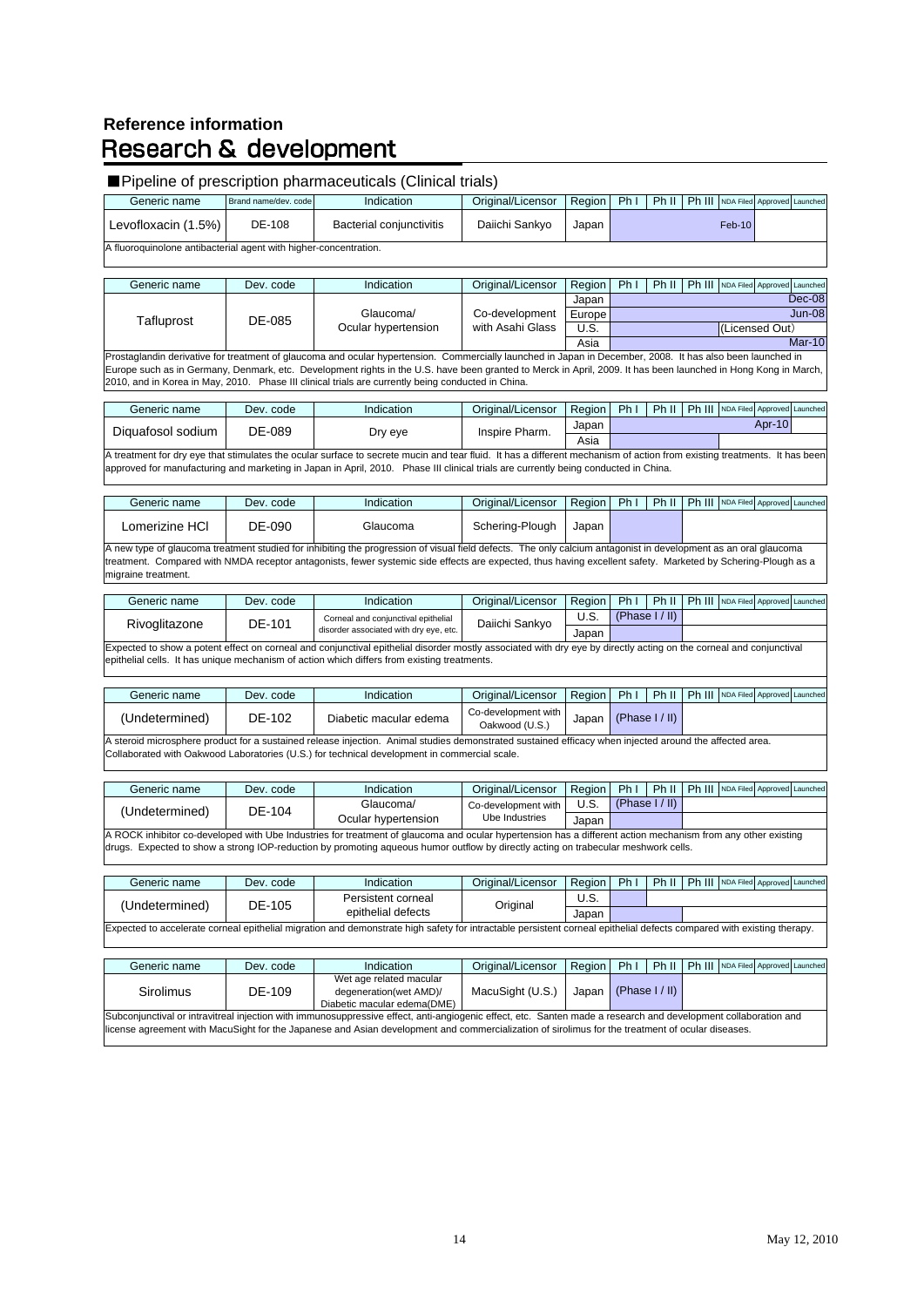

#### ■Pipeline of prescription pharmaceuticals (Clinical trials)

| Generic name   | Dev. code | Indication                                                                                                                    | Original/Licensor | Region | Ph <sub>1</sub> |  | Ph II   Ph III   NDA Filed   Approved   Launched |  |
|----------------|-----------|-------------------------------------------------------------------------------------------------------------------------------|-------------------|--------|-----------------|--|--------------------------------------------------|--|
| (Undetermined) | DE-110    | Allergic conjunctivitis                                                                                                       | Original          | U.S.   |                 |  |                                                  |  |
|                |           | A new type of anti-allergic agent with non-steroidal chemical structure. A selective glucocorticoid receptor agonist (SEGRA). |                   |        |                 |  |                                                  |  |

| Generic name                                                                                                                    | Dev. code                | Indication                                                                                                                                                        | Original/Licensor | Region                     | Phil |                |  | Ph II   Ph III   NDA Filed   Approved   Launched |  |  |  |
|---------------------------------------------------------------------------------------------------------------------------------|--------------------------|-------------------------------------------------------------------------------------------------------------------------------------------------------------------|-------------------|----------------------------|------|----------------|--|--------------------------------------------------|--|--|--|
| (Undetermined)                                                                                                                  | DE-098                   | Rheumatoid arthritis                                                                                                                                              | Centocor          | Europe $ $ (Phase $1/$ II) |      |                |  |                                                  |  |  |  |
|                                                                                                                                 | (Anti-APO-1<br>antibody) |                                                                                                                                                                   |                   | Japan                      |      | (Phase I / II) |  |                                                  |  |  |  |
|                                                                                                                                 |                          | Joint injection that induces apoptosis in diseased joints of rheumatoid arthritis patients. Bulk pharmaceutical manufacturing process for actual production scale |                   |                            |      |                |  |                                                  |  |  |  |
| has been established. The compound had been in-licensed from Centocor. Clinical trials are being conducted in Japan and Europe. |                          |                                                                                                                                                                   |                   |                            |      |                |  |                                                  |  |  |  |

#### ■Changes from February 2, 2010

| Dev. Code     | Indication                                                                    | Status change      | Region of clinical trial |
|---------------|-------------------------------------------------------------------------------|--------------------|--------------------------|
| DE-108        | Bacterial conjunctivitis                                                      | <b>NDA Filed</b>   | Japan                    |
| Dev. Code     | Indication                                                                    | Status change      | Region of clinical trial |
| DE-085        | Glaucoma/Ocular hypertension                                                  | Launched           | Hong Kong/Korea          |
|               |                                                                               |                    |                          |
| Dev. Code     | Indication                                                                    | Status change      | Region of clinical trial |
| DE-089        | Dry eye                                                                       | Approved           | Japan                    |
|               |                                                                               |                    |                          |
| Dev. Code     | Indication                                                                    | Status change      | Region of clinical trial |
| <b>DE-101</b> | Corneal and conjunctival epithelial disorder<br>associated with dry eye, etc. | Started Phase I/II | U.S.                     |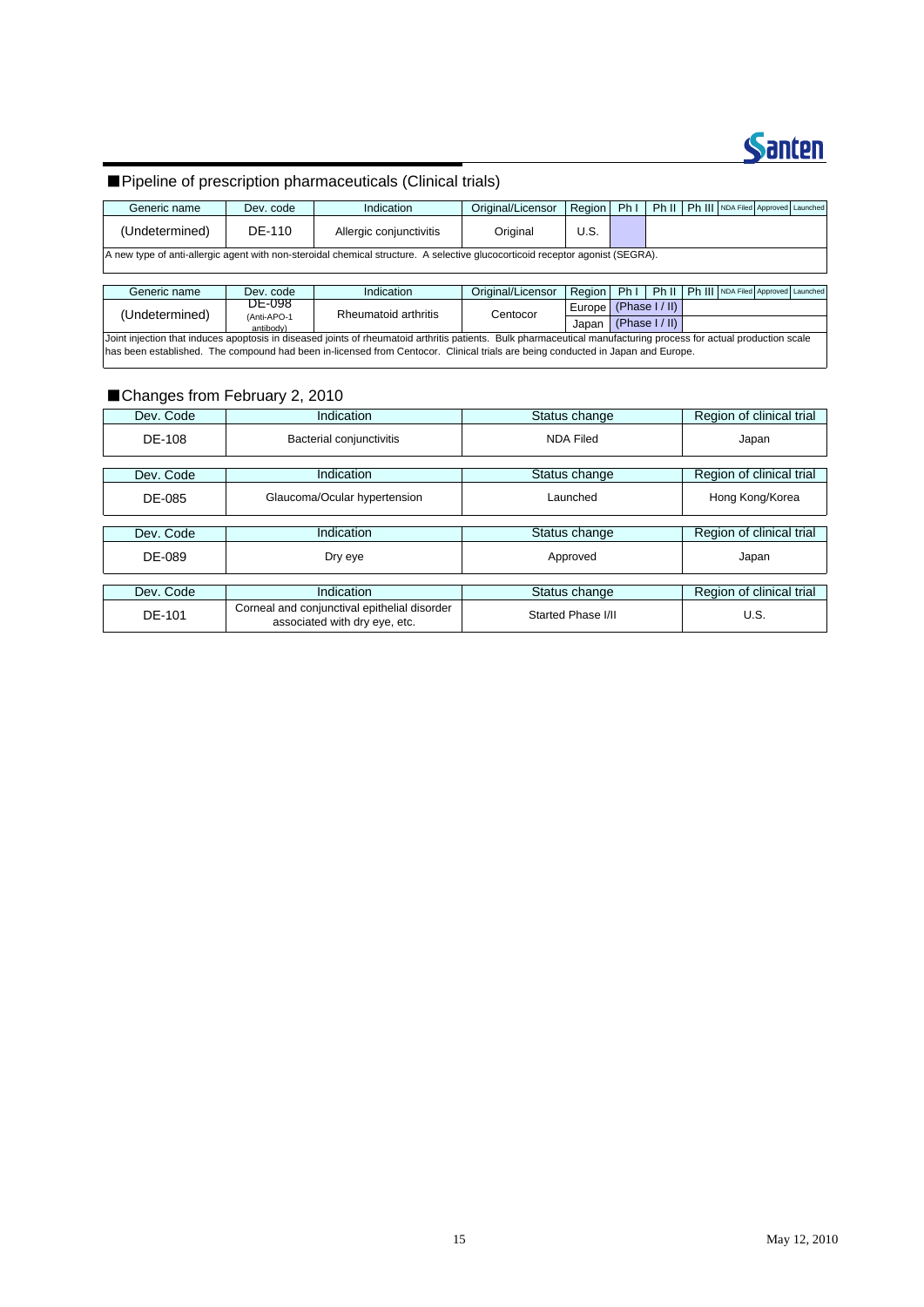### Pharmaceutical market in Japan

| Revision of National Health Insurance (NHI) drug prices |        |      |        |      |        |                          |        |      |        |      |               |      | $( \% )$     |
|---------------------------------------------------------|--------|------|--------|------|--------|--------------------------|--------|------|--------|------|---------------|------|--------------|
|                                                         | 1998   | 1999 | 2000   | 2001 | 2002   | 2003                     | 2004   | 2005 | 2006   | 2007 | 2008          | 2009 | 2010         |
| Industry average                                        | $-97$  |      | $-70$  |      | $-6.3$ |                          |        |      | $-6.7$ |      | $-$ early -5% |      | $mid -6\%$   |
| Ophthalmic drugs                                        | $-7.5$ |      | $-6.2$ |      | $-6.0$ | $\overline{\phantom{m}}$ | $-2.7$ |      | $-5.5$ |      | late $-3\%$   |      | early $-3\%$ |
| Santen                                                  | $-72$  |      |        |      | $-6.0$ |                          | $-32$  |      | $-53$  |      | $mid -3%$     |      | mid $-5\%$   |

(Compiled by Santen)

Revision of NHI drug prices:

In Japan, drug prices are generally revised every two years to reflect their market price. The drugs marketed at lower market prices will bear larger reduction margins at the revision.

#### ■Market shares

|                            |                              |       |       |       | (Billions of yen) |
|----------------------------|------------------------------|-------|-------|-------|-------------------|
| <b>Year ended March 31</b> | 2006                         | 2007  | 2008  | 2009  | 2010              |
| Prescription ophthalmics   | 40.9%                        | 39.7% | 38.9% | 38.0% | 37.3%             |
|                            | 213.1                        | 214.4 | 221.0 | 226.9 | 234.9             |
|                            | 45.2%                        | 46.3% | 46.1% | 45.0% | 43.9%             |
|                            | Anti-rheumatic drugs<br>23.8 | 23.3  | 24.1  | 24.8  | 25.7              |

 - Anti-rheumatic drugs exclude immunosuppressants Period: 2005.4-2010.3; Unauthorized copy prohibited and biologic agents.

Notes: - On an NHI drug price basis. Copyright IMS Japan KK, 2010 - Lower figures indicate market size. Source: Santen analysis based on IMS data(JPM)

#### ■Market shares by therapeutic area - prescription ophthalmics

|       |       |       |       | (Billions of yen)                                                                                                                                                                                                                                             |
|-------|-------|-------|-------|---------------------------------------------------------------------------------------------------------------------------------------------------------------------------------------------------------------------------------------------------------------|
| 2006  | 2007  | 2008  | 2009  | 2010                                                                                                                                                                                                                                                          |
| 23.2% | 22.1% | 20.8% | 20.3% | 23.0%                                                                                                                                                                                                                                                         |
| 79.1  | 80.0  | 83.2  | 85.0  | 88.5                                                                                                                                                                                                                                                          |
| 78.3% | 76.1% | 73.6% | 72.1% | 71.0%                                                                                                                                                                                                                                                         |
| 26.7  | 26.0  | 25.7  | 25.0  | 24.0                                                                                                                                                                                                                                                          |
| 24.8% | 24.3% | 22.7% | 21.0% | 19.8%                                                                                                                                                                                                                                                         |
| 24.7  | 24.8  | 25.4  | 28.2  | 24.0                                                                                                                                                                                                                                                          |
| 42.6% | 42.8% | 43.0% | 42.8% | 43.0%                                                                                                                                                                                                                                                         |
| 14.4  | 14.1  | 15.1  | 15.3  | 15.7                                                                                                                                                                                                                                                          |
| 80.7% | 79.3% | 78.7% | 77.7% | 77.1%                                                                                                                                                                                                                                                         |
| 25.6  | 26.5  | 28.9  | 30.5  | 31.7                                                                                                                                                                                                                                                          |
| 60.3% | 62.6% | 66.2% | 68.8% | 72.1%                                                                                                                                                                                                                                                         |
| 6.5   | 6.3   | 6.1   | 5.9   | 5.6                                                                                                                                                                                                                                                           |
| 52.6% | 51.4% | 51.3% | 50.7% | 49.8%                                                                                                                                                                                                                                                         |
| 11.3  | 10.9  | 10.7  | 10.5  | 9.9                                                                                                                                                                                                                                                           |
|       |       |       |       | $P: 0.001 P: 0.01 P: 0.01 P: 0.01 P: 0.01 P: 0.01 P: 0.01 P: 0.01 P: 0.01 P: 0.01 P: 0.01 P: 0.01 P: 0.01 P: 0.01 P: 0.01 P: 0.01 P: 0.01 P: 0.01 P: 0.01 P: 0.01 P: 0.01 P: 0.01 P: 0.01 P: 0.01 P: 0.01 P: 0.01 P: 0.01 P: 0.01 P: 0.01 P: 0.01 P: 0.01 P:$ |

Notes: - On an NHI drug price basis. Copyright IMS Japan KK, 2010

- Lower figures indicate market size. Source: Santen analysis based on IMS data(JPM)

Period: 2005.4-2010.3; Unauthorized copy prohibited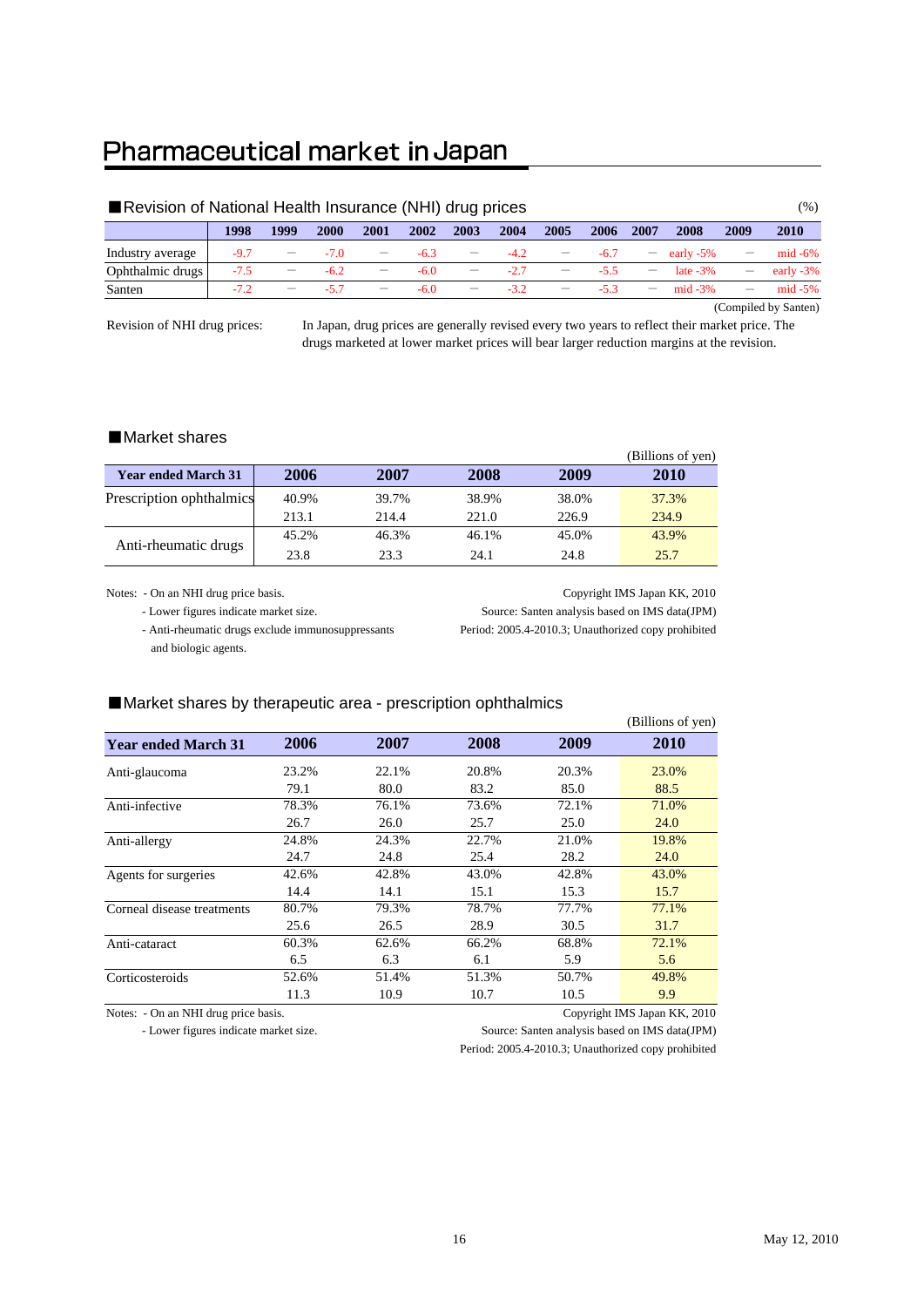### **Stock information**

| Stock price (Osaka Securities Exchange 1st market) |        |                                                                                     |       |       |       |       |       |       | (Yen and thousand shares) |       |       |       |
|----------------------------------------------------|--------|-------------------------------------------------------------------------------------|-------|-------|-------|-------|-------|-------|---------------------------|-------|-------|-------|
|                                                    |        | Apr-09 May-09 Jun-09 Jul-09 Aug-09 Sep-09 Oct-09 Nov-09 Dec-09 Jan-10 Feb-10 Mar-10 |       |       |       |       |       |       |                           |       |       |       |
| Stock price:                                       |        |                                                                                     |       |       |       |       |       |       |                           |       |       |       |
| End of month                                       | 2.785  | 2.900                                                                               | 2.935 | 2.955 | 3.130 | 3.300 | 3.120 | 2.925 | 2.980                     | 2.841 | 2.855 | 2.806 |
| Volume                                             | 10.477 | 6.230                                                                               | 6.351 | 7.304 | 4.913 | 4.393 | 4.392 | 7.992 | 6.079                     | 7.731 | 5.387 | 5.161 |



#### ■Major shareholders As of March 31, 2010

| <b>Name</b>                                              | Number of       | <b>Percentage of</b> |  |
|----------------------------------------------------------|-----------------|----------------------|--|
|                                                          | shares held     | investment           |  |
|                                                          | Thousand shares | %                    |  |
| Japan Trustee Service Bank, Ltd.                         | 12.925          | 14.9                 |  |
| The Master Trust Bank of Japan, Ltd.                     | 5.093           | 5.9                  |  |
| Mita Sangyo Co., Ltd.                                    | 4.756           | 5.5                  |  |
| Nippon Life Insurance Company                            | 3,022           | 3.5                  |  |
| State Street Bank and Trust Company 505223               | 2,694           | 3.1                  |  |
| Tokio Marine & Nichido Fire Insurance Co., Ltd.          | 2,668           | 3.1                  |  |
| Trust & Custody Services Bank, Ltd.                      | 2,147           | 2.5                  |  |
| The Bank of Tokyo-Mitsubishi UFJ, Ltd.                   | 2,120           | 2.4                  |  |
| RBC Dexia Investor Servicestrust, London-lending account | 1.685           | 1.9                  |  |
| Daiichi Sankyo Company, Limited                          | 1,642           | 1.9                  |  |

Note: Santen Pharmaceutical Co., Ltd. has held the treasury stock (1,902 thousand shares), but it is excluded from the major shareholders.

#### ■Major stock information

| <b>Year ended March 31</b>                           | 2006   | 2007                                    | 2008                 | 2009  | 2010   |
|------------------------------------------------------|--------|-----------------------------------------|----------------------|-------|--------|
| Issued shares (thousands)                            | 86.751 |                                         | 86,825 86,866 86,916 |       | 86,992 |
| Treasury stock (thousands)                           | 45     | 50                                      | 1.888                | 1.893 | 1.902  |
| Market Capitalization (million)                      |        | 245,378 262,928 197,573 232,961 238,763 |                      |       |        |
| A purchased amount of money (millions of yen)        |        |                                         | 4.800                |       |        |
| The number of the purchased stocks (thousand shares) |        | $\overbrace{\phantom{1232211}}$         | 1.833                |       |        |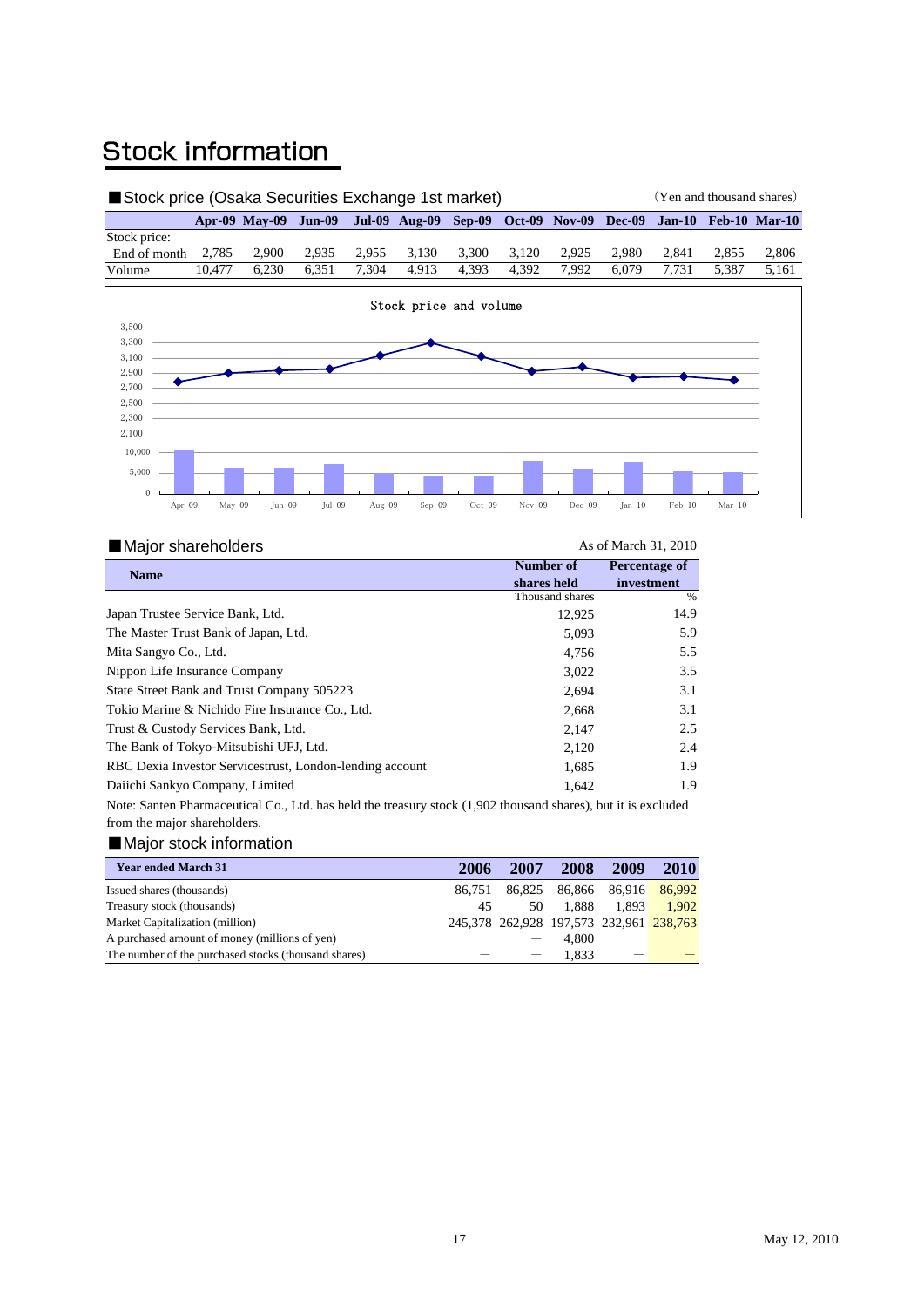

| <b>Year ended March 31</b>   | 2006     |             |          | 2008<br>2007 |                 | 2009        |          |             | 2010     |                                      |
|------------------------------|----------|-------------|----------|--------------|-----------------|-------------|----------|-------------|----------|--------------------------------------|
|                              | Thousand | Propor-     | Thousand |              | Propor-Thousand | Propor-     | Thousand | Propor-     | Thousand | Propor-                              |
|                              | shares   | tion $(\%)$ | shares   | tion $(\%)$  | shares          | tion $(\%)$ | shares   | tion $(\%)$ | shares   | $\frac{\text{tion } (\%)}{\text{d}}$ |
| Financial institutions       | 29,514   | 34.0        | 30,366   | 35.0         | 33,186          | 38.2        | 36,226   | 41.6        | 32,693   | 37.6                                 |
| City & regional banks        | 4,659    | 5.4         | 4.628    | 5.3          | 4,907           | 5.6         | 4,794    | 5.5         | 2,558    | 2.9                                  |
| Trust banks                  | 16,577   | 19.1        | 17.049   | 19.6         | 19.133          | 22.0        | 23,714   | 27.3        | 22,466   | 25.8                                 |
| (concerned in trust works)   | 14,039   |             | 14,538   |              | 16,680          |             | 21,167   |             | 19,948   |                                      |
| Life and non-life insurance  | 8,004    | 9.2         | 8.470    | 9.8          | 8,924           | 10.3        | 7,254    | 8.3         | 7,022    | 8.1                                  |
| Other financial institutions | 274      | 0.3         | 217      | 0.3          | 221             | 0.3         | 462      | 0.5         | 645      | 0.7                                  |
| Securities firms             | 865      | 1.0         | 1.486    | 1.7          | 585             | 0.7         | 526      | 0.6         | 518      | 0.6                                  |
| Other institutions           | 11,823   | 13.6        | 12,375   | 14.2         | 13,014          | 15.0        | 13,071   | 15.0        | 13,392   | 15.4                                 |
| Foreign investors            | 31,519   | 36.3        | 31,024   | 35.7         | 25,227          | 29.0        | 23,679   | 27.3        | 27,553   | 31.7                                 |
| Individual investors         | 12,985   | 15.0        | 11,521   | 13.3         | 12,963          | 14.9        | 11,516   | 13.3        | 10,931   | 12.6                                 |
| Treasury stock               | 45       | 0.1         | 50       | 0.1          | 1,888           | 2.2         | 1,893    | 2.2         | 1,902    | 2.2                                  |
| Total                        | 86.751   | 100.0       | 86,825   | 100.0        | 86,866          | 100.0       | 86.916   | 100.0       | 86,992   | 100.0                                |

#### ■Breakdown of shareholding by number of shares

#### ■Breakdown of shareholding by number of shareholders

| <b>Year ended March 31</b>   | 2006         |       | 2007                  |         | 2008                  |         | 2009                    |         | 2010                  |                   |
|------------------------------|--------------|-------|-----------------------|---------|-----------------------|---------|-------------------------|---------|-----------------------|-------------------|
|                              | Number of    |       | Propor- Number of     | Propor- | Number of             | Propor- | Number of               | Propor- | Number of             | Propor-           |
|                              | shareholders |       | tion (%) shareholders |         | tion (%) shareholders |         | tion $(%)$ shareholders |         | tion (%) shareholders | $\frac{1}{2}$ (%) |
| Financial institutions       | 107          | 0.8   | 88                    | 0.9     | 88                    | 0.6     | 81                      | 0.7     | 81                    | 0.7               |
| City & regional banks        | 10           | 0.1   | 7                     | 0.1     | 14                    | 0.1     | 11                      | 0.1     | 8                     | 0.1               |
| Trust banks                  | 52           | 0.4   | 44                    | 0.4     | 30                    | 0.2     | 26                      | 0.2     | 29                    | 0.2               |
| Life and non-life insurance  | 32           | 0.2   | 26                    | 0.3     | 29                    | 0.2     | 33                      | 0.3     | 34                    | 0.3               |
| Other financial institutions | 13           | 0.1   | 11                    | 0.1     | 15                    | 0.1     | 11                      | 0.1     | 10                    | 0.1               |
| Securities firms             | 31           | 0.2   | 37                    | 0.4     | 38                    | 0.3     | 36                      | 0.3     | 41                    | 0.4               |
| Other institutions           | 236          | 1.7   | 133                   | 1.3     | 150                   | 1.2     | 137                     | 1.2     | 127                   | 1.2               |
| Foreign investors            | 255          | 1.9   | 306                   | 3.0     | 268                   | 2.1     | 355                     | 3.2     | 366                   | 3.4               |
| Individual investors         | 12,927       | 95.4  | 9,451                 | 94.4    | 12,568                | 95.8    | 10,570                  | 94.6    | 10,296                | 94.4              |
| Treasury stock               |              | 0.0   |                       | 0.0     |                       | 0.0     |                         | 0.0     | 1                     | 0.0               |
| Total                        | 13,557       | 100.0 | 10,016                | 100.0   | 13,113                | 100.0   | 11,180                  | 100.0   | 10,912                | 100.0             |



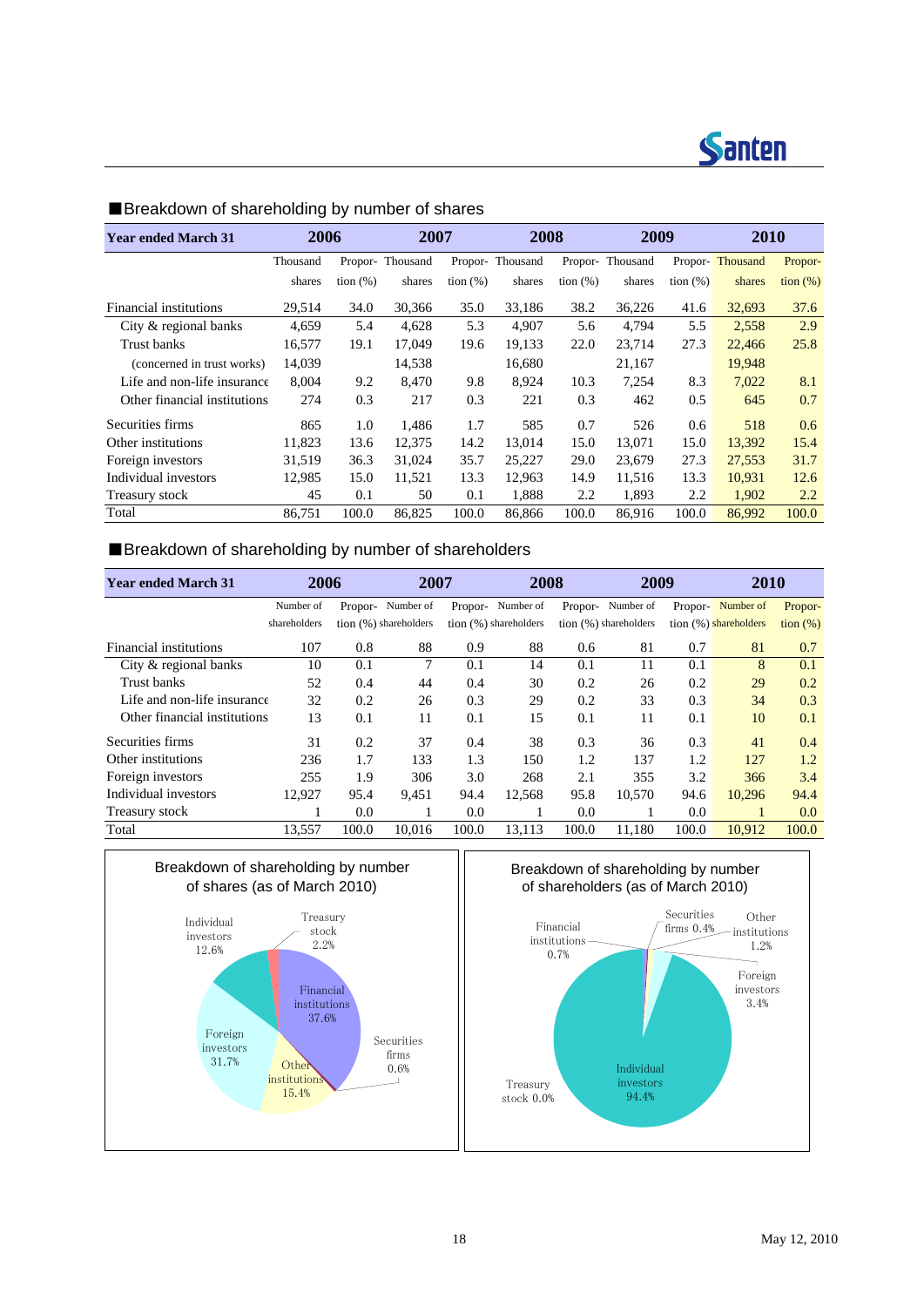## **Consolidated subsidiaries**

#### 【Domestic】

| Claire Co., Ltd.              |                                                                                              |                 |                                |              |           |
|-------------------------------|----------------------------------------------------------------------------------------------|-----------------|--------------------------------|--------------|-----------|
| Main business                 | Cleaning of antidust and sterilized clothing                                                 |                 |                                |              |           |
| Location                      | Shiga, Japan                                                                                 | Paid-in capital | 90 million yen                 | Equity owned | 100%      |
|                               |                                                                                              |                 |                                |              |           |
| [Overseas]                    |                                                                                              |                 |                                |              |           |
|                               |                                                                                              |                 |                                |              |           |
| Santen Holdings U.S. Inc.     |                                                                                              |                 |                                |              |           |
| Main business                 | Holding company for North American businesses and business development<br>California, U.S.A. |                 |                                |              |           |
| Location                      |                                                                                              | Paid-in capital | 24,784 thousand US\$           | Equity owned | 100%      |
| Santen Inc.                   |                                                                                              |                 |                                |              |           |
| Main business                 | Clinical development of pharmaceuticals                                                      |                 |                                |              |           |
| Location                      | California, U.S.A.                                                                           | Paid-in capital | 8,765 thousand US\$            | Equity owned | 100%*     |
|                               |                                                                                              |                 |                                |              |           |
| Advanced Vision Science, Inc. |                                                                                              |                 |                                |              |           |
| Main business                 | Research and development, production and marketing of medical devices                        |                 |                                |              |           |
| Location                      | California, U.S.A.                                                                           | Paid-in capital | 10 thousand US\$               | Equity owned | $100\% *$ |
|                               |                                                                                              |                 |                                |              |           |
| Phacor Inc.                   |                                                                                              |                 |                                |              |           |
| Main business                 |                                                                                              |                 |                                |              |           |
| Location                      | California, U.S.A.                                                                           | Paid-in capital | 10 thousand US\$               | Equity owned | 100%*     |
|                               |                                                                                              |                 |                                |              |           |
| Santen Oy                     |                                                                                              |                 |                                |              |           |
| <b>Main business</b>          | Development, production and marketing of pharmaceuticals                                     |                 |                                |              |           |
| Location                      | Tampere, Finland                                                                             | Paid-in capital | 20,000 thousand euros          | Equity owned | 100%      |
|                               |                                                                                              |                 |                                |              |           |
| SantenPharma AB               |                                                                                              |                 |                                |              |           |
| Main business                 | Marketing support of pharmaceuticals                                                         |                 |                                |              |           |
| Location                      | Stockholm, Sweden                                                                            | Paid-in capital | 500 thousand S.KR              | Equity owned | 100%      |
|                               |                                                                                              |                 |                                |              |           |
| Santen GmbH                   |                                                                                              |                 |                                |              |           |
| Main business                 | Marketing of pharmaceuticals and business development                                        |                 |                                |              |           |
| Location                      | Germaring, Germany                                                                           | Paid-in capital | 25 thousand euros              | Equity owned | 100%      |
|                               |                                                                                              |                 |                                |              |           |
|                               | Santen Pharmaceutical (China) Co., Ltd.                                                      |                 |                                |              |           |
| Main business                 | Development, production and marketing of pharmaceuticals                                     |                 |                                |              |           |
| Location                      | Suzhou, China                                                                                | Paid-in capital | 3,300 million yen              | Equity owned | 100%      |
|                               |                                                                                              |                 |                                |              |           |
|                               | Taiwan Santen Pharmaceutical Co., Ltd.                                                       |                 |                                |              |           |
| Main business                 | Import and marketing of pharmaceuticals                                                      |                 |                                |              |           |
| Location                      | Taipei, Taiwan                                                                               | Paid-in capital | 42,000 thousand Taiwan dollars | Equity owned | 100%      |
|                               |                                                                                              |                 |                                |              |           |
|                               | Santen Pharmaceutical Korea, Co., Ltd.                                                       |                 |                                |              |           |
| Main business                 | Import and marketing of pharmaceuticals                                                      |                 |                                |              |           |

\* Indirect investment through Santen Holdings U.S. Inc.

Location Seoul, Korea Paid-in capital 1,500,000 thousand won Equity owned 100%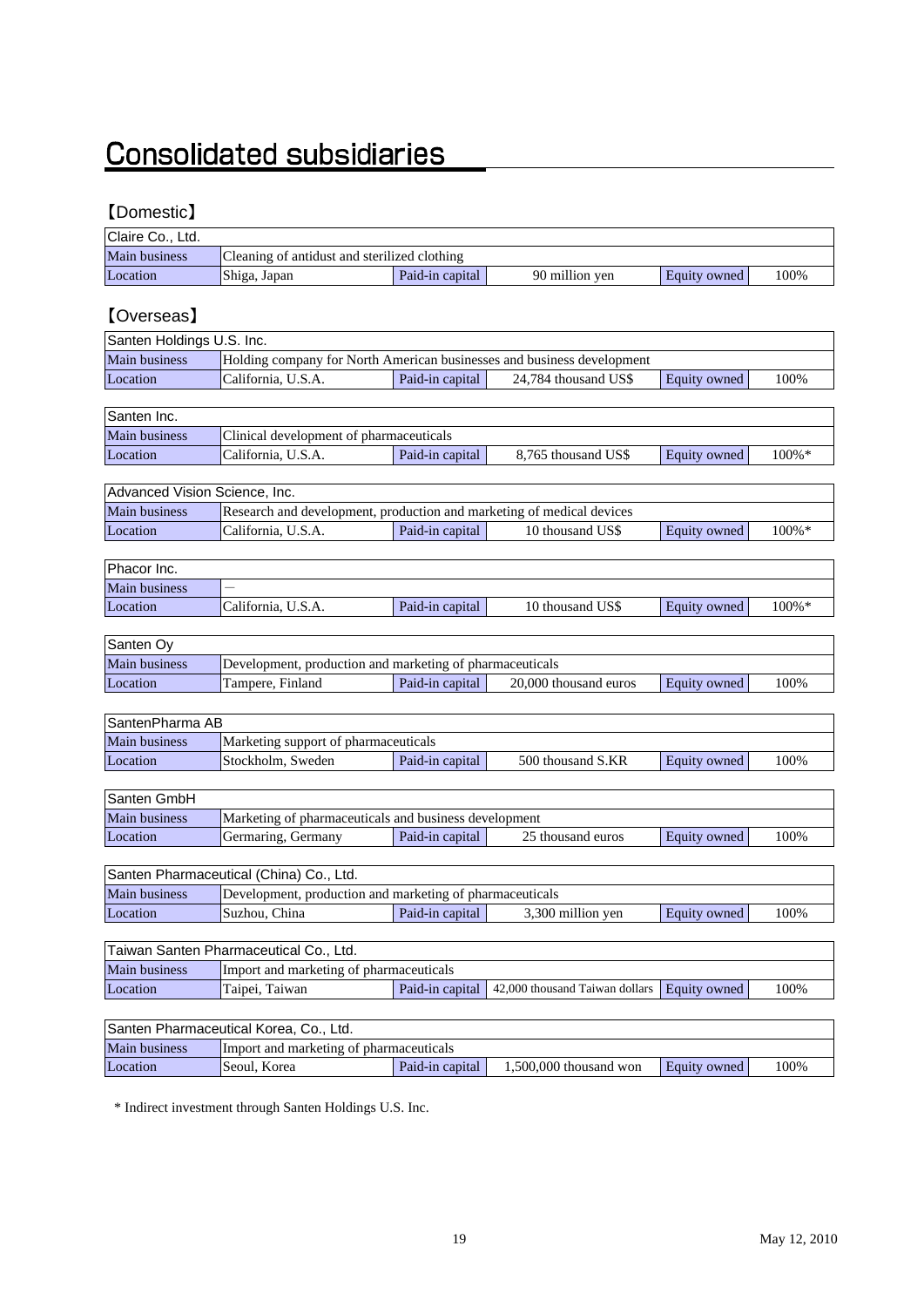### **News releases**

#### **News releases during April 2009-March 2010**

For details, please refer to our Web site (http://www.santen.com).

(Date) (Summary)

**2009**

#### **15-Apr Santen and Merck & Co., Inc Sign Licensing Agreement for Tafluprost, Treatment for Glaucoma and Ocular Hypertension**

Santen and Merck & Co., Inc (Whitehouse Station, New Jersey, U.S) signed a worldwide licensing agreement for tafluprost (sold as TAPROS® in Japan, TAFLOTAN® in approved European countries marketed by Santen), a treatment for glaucoma and ocular hypertension.

#### **12-May Santen to Issue Stock Acquisition Rights to the Directors for the Purpose of Granting Stock Options**

#### **Santen to Issue Stock Acquisition Rights to the Corporate Officers for the Purpose of Granting Stock Options**

Santen's Board of Directors on May 12, 2009 adopted a resolution to issue rights to subscribe for new shares as stock options without consideration to Santen directors and corporate officers. The resolution was approved at the 97th Annual General Meeting held on June 24, 2009.

#### **10-Nov Revision of Financial Forecast**

Santen Pharmaceutical Co., Ltd announces the variances between its business results for the first half of fiscal year 2009 which were announced today, and the forecasts previously announced on August 4, 2009, and it also announces that it has revised its financial forecasts for the full year of fiscal year 2009.

#### **2010**

**2-Mar**

#### **Santen Files Manufacturing/Marketing Approval of its Broad Spectrum Anti-Infective Ophthalmic Solution DE-108 (Generic name: Levofloxacin, high**

Santen Pharmaceutical Co., Ltd. announced that it had filed manufacturing and marketing approval in Japan of its broad spectrum anti-infective ophthalmic solution DE-108 (Generic name: Levofloxacin) with the Japanese Ministry of Health, Labour and Welfare as of February 10, 2010.

#### **2-Mar Banyu and Santen Announce Co-Promotion Agreement for Combination Ophthalmic Solution, Treatment for Glaucoma and Ocular Hypertension**

Banyu Pharmaceutical, Co., Ltd. and Santen Pharmaceutical, Co., Ltd. announced that they have concluded an agreement for co-promotion in Japanese domestic territory, for dorzolamide hydrochloride/ timolol maleate combination ophthalmic solution, a treatment agent for glaucoma and ocular hypertension, which is now under review for manufacturing and marketing approval by Banyu.